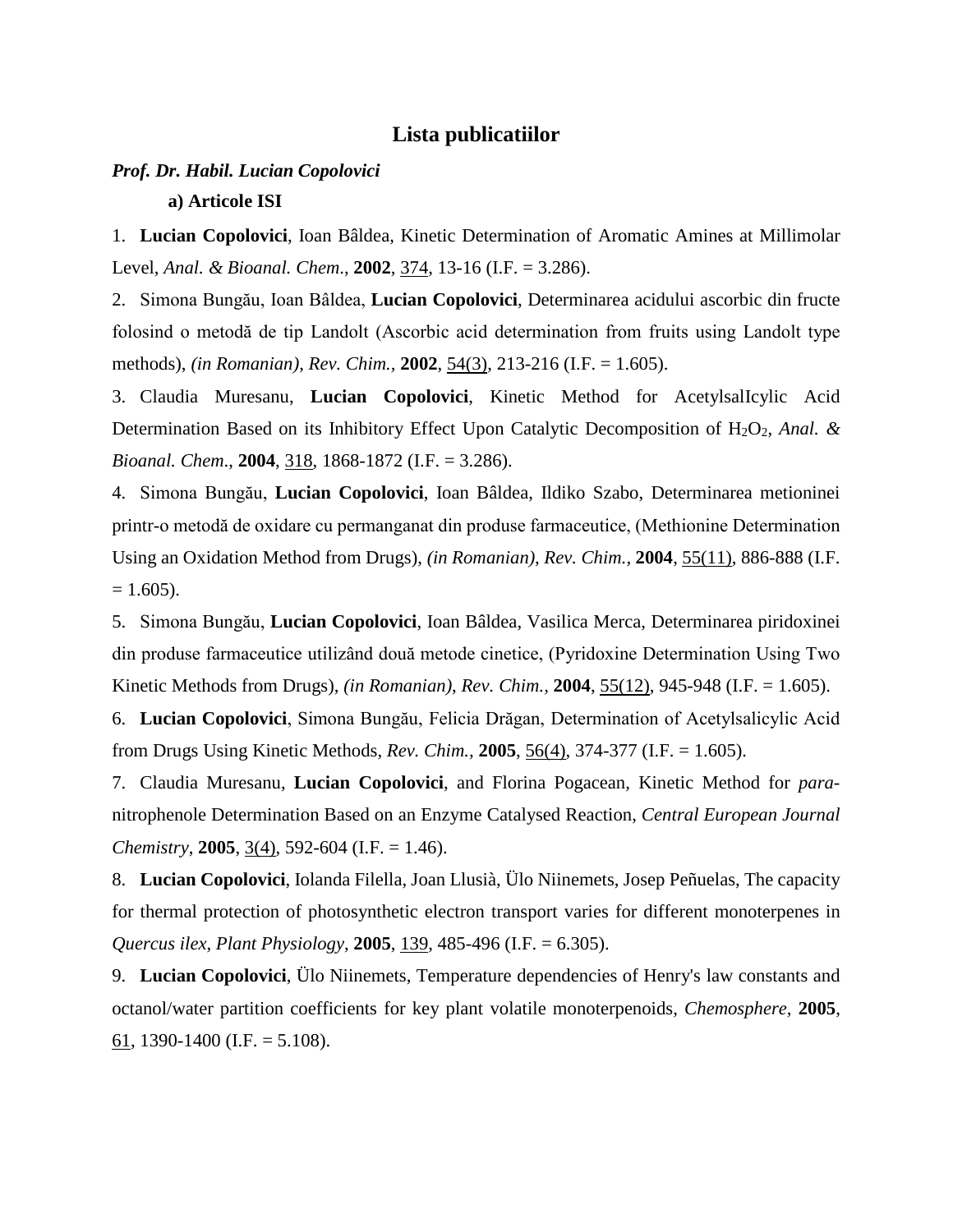10. **Lucian Copolovici**, Ülo Niinemets, Effects of low-molecular organic compounds, pH and salt content on partitioning equilibrium of monoterpene at water -air and water- lipid phases interfaces, *Chemosphere*, **2007**, 69, 621-629 (I.F. = 5.108).

11. **Lucian Copolovici**, Cristian Silvestru, Vito Lippolis, Richard A. Varga, Iodidomesityltellurium(II) iodido-trimesitylditellurium(II)(Te-Te), *Acta Crystallogr.*, **2007**, *C63*,  $o528-<sub>0</sub>529$ , (I.F. = 0.930).

12. **Lucian Copolovici**, Richard A. Varga, Vito Lippolis, Cristian Silvestru, Bis(tetraphenylimido-diphosphine acid) tri-iodide, *Acta Crystallogr.,* **2007**, *E63*, o4206-o4207 (I.F. = 0.347).

13. **Lucian Copolovici**, Vilma Bojan, Cristian Silvestru, Richard A. Varga, 1-Bromo-2,6-bis(*N*methylpiperazinylmethyl)benzene, *Acta Crystallogr.,* **2007**, *E63*, o4323 (I.F. = 0.347).

14. **Lucian Copolovici**, Vilma Bojan, Cristian Silvestru, Richard A. Varga, 1-Bromo-2,6-bis(*N*morpholinylmethyl)benzene, *Acta Crystallogr.,* **2007**, *E63*, o4570 (I.F. = 0.347).

15. **Lucian Copolovici**, Ioan Baldea, Kinetics of the Phenol Oxidation by Permanganate in Acidic Media, *Rev. Roum. Chem*, **2007**, *52*, 1045 – 1050 (I.F. = 0.395).

16. Steffen Noe, **Lucian Copolovici**, Ülo Niinemets, Evi Vaino, Storage of limonene in leaves is positively correlated to the leaves lipid content, *Plant Biology,* **2008**, 10, 129 - 137 (I.F. = 2.393). 17. Bahtijor Rasulov, **Lucian Copolovici**, Agu Laisk, Ulo Niinemets, Postillumination isoprene

emission: in vivo measurements of dimethylallyldiphosphate pool size and isoprene synthase kinetics in aspen leaves, *Plant Physiology*, **2009**, 149, 1609-1618 (I.F. = 6.305).

18. Ivan Kourtchev, **Lucian Copolovici**, Magda Claeys, Willy Maenhaut, Characterization of atmospheric aerosols at a forested site in Central Europe, *Environmental Science & Technology*, **2009**, 43, 4665-4671 ( I.F. = 7.149).

19. **Lucian Copolovici**, Astrid Kannaste, Ulo Niinemets, Gas chromatography-mass spectrometry method for determination of monoterpene and sesquiterpene emissions from stressed plants, *Studia Univ. Babes-Bolyai, Chem.*, **2009**, 54, 329-333 (I.F. = 0.275).

20. **Lucian Copolovici**, Ulo Niinemets, Flooding induced emissions of volatile signalling compounds in three tree species with differing waterlogging tolerance, *Plant Cell and Environment*, **2010**, 33, 1582-1594 ( I.F. = 5.624).

21. Merje Toome, Pille Randjärv, **Lucian Copolovici**, Ülo Niinemets, Katrin Heinsoo, Anne Luik, Steffen M. Noe, Leaf rust induced volatile organic compounds signalling in willow during the infection, *Planta*, **2010**, 232(1), 235-243 ( I.F. = 3.060).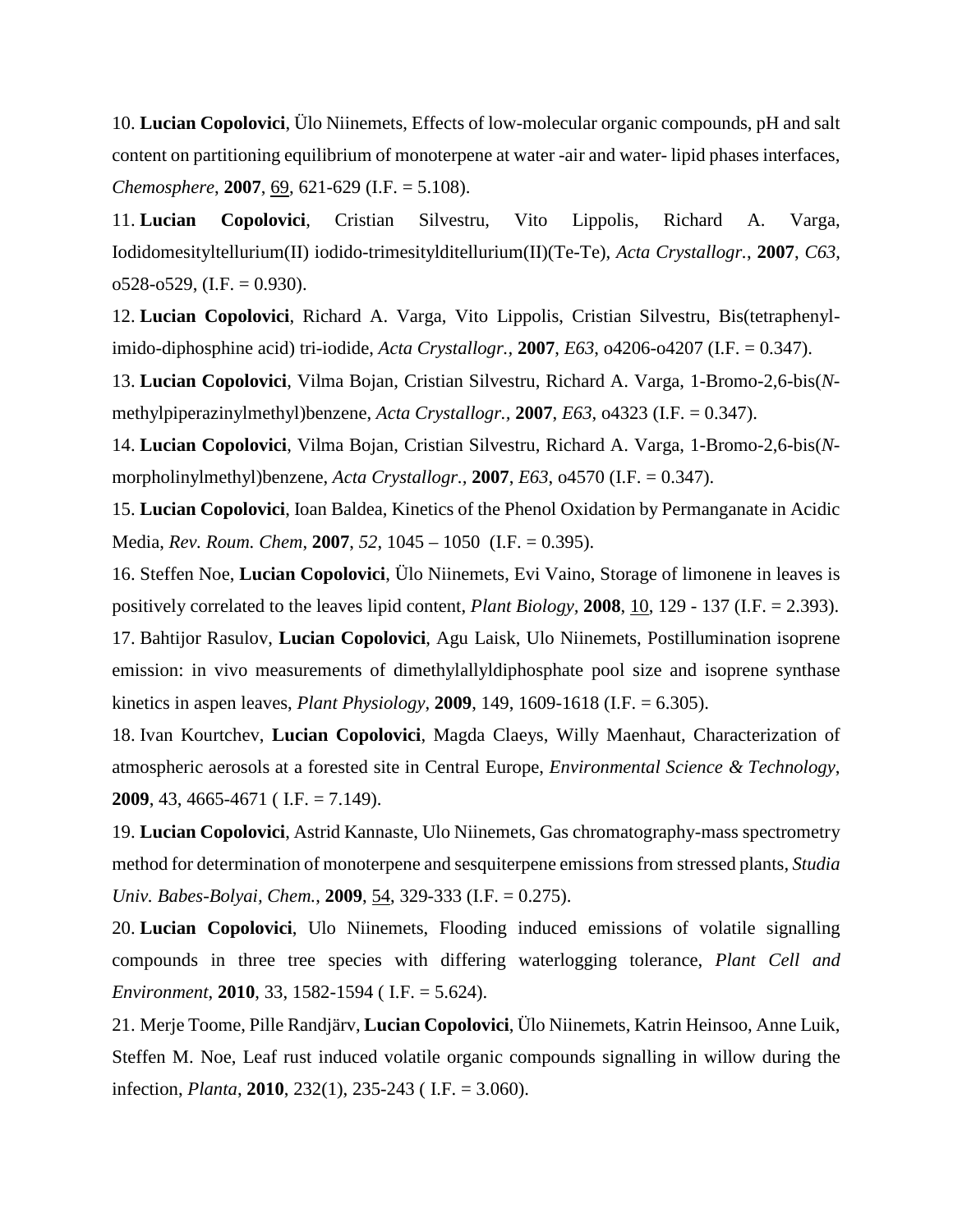22. **Lucian Copolovici**, Ioan Baldea, Kinetics of the phenol oxidation by permanganate in acidic media. The intermediate oxidized species 4,4'-biphenoquinone evolution, *Studia Univ. Babes-Bolyai, Chem.*, **2010**, 55(2), 155-167 (I.F. = 0.275).

23. **Lucian Copolovici**, Ioan Baldea, Alexandra Csavdari, Determination of aromatic amines and phenols by kinetic methods based on Landolt effect, *Studia Univ. Babes-Bolyai, Chem.*, **2010**, 55(1), 103-111 (I.F. = 0.275).

24. Ulo Niinemets, **Lucian Copolovici**, Katja Huve, High within-canopy variation in isoprene emission potentials in temperate trees: implications for predicting canopy-scale isoprene fluxes, *Journal of Geophysical Research – Biogeosciences*, **2010**, 115, G04029 (I.F. = 3.621).

25. **Lucian Copolovici**, Astrid Kannaste, Triinu Remmel, Vivian Vislap, Ulo Niinemets, Volatile emissions from *Alnus glutinosa* induced by herbivory are quantitatively related to the extent of damage, *Journal of Chemical Ecology*, **2011**, 37, 18-28 (I.F. = 2.447).

26. Steffen M. Noe, Veljo Kimmel, Katja Huve, **Lucian Copolovici**, Miguel Portillo-Estrada, Ulle Puttsepp, Kalev Jagiste, Ulo Niinemets, Lukas Hortnagl, Georg Wohlfahrt, Ecosystem-scale biosphere–atmosphere interactions of a hemiboreal mixed forest stand at Jarvselja, Estonia, *Forest Ecology and Management,* **2011**, 262, 71-81. (I.F. = 3.126).

27. Ülo Niinemets, Uwe Kuhn, Peter C. Harley, Michael Staudt, Almut Arneth, Alessandro Cescatti, Paolo Ciccioli, **Lucian Copolovici**, Chris Geron, Alex Guenther, Jürgen Kesselmeier, Manuel T. Lerdau, Russell K. Monson, Josep Peñuelas, Estimation of isoprenoid emission factors from enclosure studies: measurements, data processing, quality and standardized measurement protocols, *Biogeosciences*, **2011**, 8, 2209-2246 (I.F. = 3.951).

28. Z. Sun, **Lucian Copolovici**, Ulo Niinemets, Can the capacity for isoprene emission acclimate to environmental modifications during autumn senescence in temperate deciduous tree species *Populus tremula*?, *Journal of Plant Research*, **2012**, 125, 263-274 (I.F. = 2.082).

29. **Lucian Copolovici**, Astrid Kannaste, Leila Pazouki, Ulo Niinemets, Emissions of green leaf volatiles and terpenoids from *Solanum lycopersicum* are quantitatively related to the severity of cold and heat shock treatments, *Journal of Plant Physiology*, **2012**, 169, 664-672 (I.F. = 2.825).

30. Steffen Noe, Katja Huve, Ulo Niinemets, **Lucian Copolovici** Seasonal variation in vertical volatile compounds air concentrations within a remote hemiboreal mixed forest, *Atmospheric Chemistry and Physics*, **2012**, 12, 3909–3926 (I.F. = 5.668).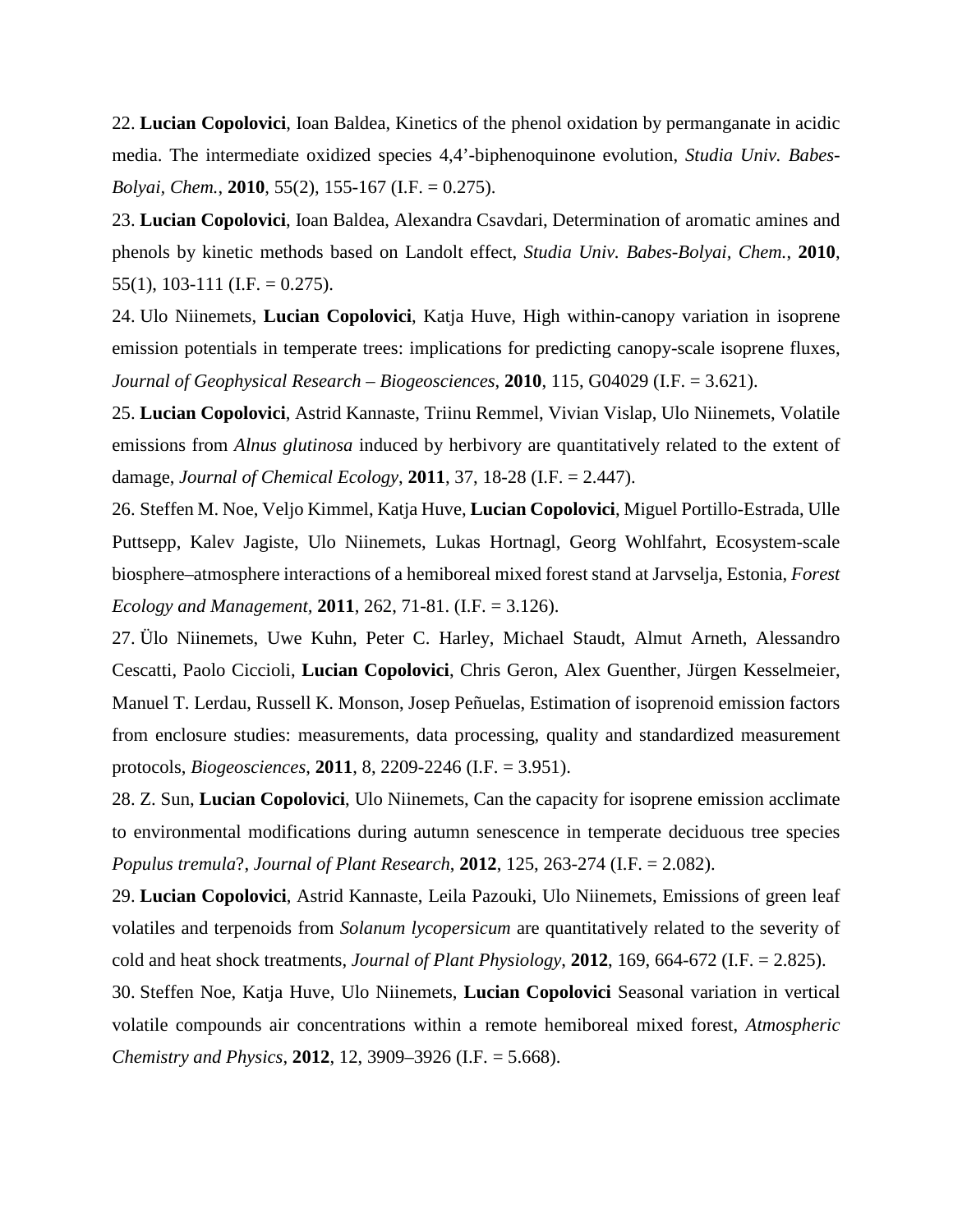31. Zhihong Sun, Ülo Niinemets, Katja Hüve, Steffen M. Noe, Bahtijor Rasulov, **Lucian Copolovici**, Vivian Vislap Enhanced isoprene emission capacity and altered light responsiveness in aspen grown under elevated atmospheric CO<sub>2</sub> concentration, *Global Change Biology*, **2012**, 18,  $3423 - 3440$  (I.F. = 8.880).

32. Eve Veromann, Merje Toome, Astrid Kännaste, Riina Kaasik, **Lucian Copolovici**, Jaak Flink, Gabriella Kovács, Lea Narits, Anne Luik, Ülo Niinemets, Effects of nitrogen fertilization on insect pests, their parasitoids, plant diseases and volatile organic compounds in *Brassica napus*, *Crop Protection*, **2013**, 43, 79-88 (I.F. = 2.172).

33. Ocsana Opriş, Florina Copaciu, Maria Loredana Soran, Dumitru Ristoiu, Ülo Niinemets, **Lucian Copolovici**, Influence of nine antibiotics on key secondary metabolites and physiological characteristics in *Triticum aestivum*: leaf volatiles as a promising new tool to assess toxicity, *Ecotoxicology and Environmental Safety*, **2013**, 87, 70–79 (I.F. = 4.527).

34. Florina Copaciu, Ocsana Opriş, Virginia Coman, Dumitru Ristoiu, Ülo Niinemets, **Lucian Copolovici**, Diffuse water pollution by anthraquinone and azo dyes in environment importantly alters foliage volatiles, carotenoids and physiology in wheat (*Triticum aestivum*), *Water Air and Soil Pollution*, **2013**, 224, 1478 (I.F. = 1.774).

35. Astrid Kännaste, **Lucian Copolovici**, Leila Pazouki, Marina Suhhorutšenko, Ülo Niinemets, Highly variable chemical signatures over short spatial distances among Scots pine (*Pinus sylvestris*) populations, *Tree Physiology*, **2013**, 33, 374-387 (I.F. = 3.477).

36. Magdalena Tomás, Jaume Flexas, **Lucian Copolovici**, Jeroni Galmés, Lea Hallik, Hipólito Medrano, Miquel Ribas-Carbó, Tiina Tosens, Vivian Vislap, Ülo Niinemets, Importance of leaf anatomy in determining mesophyll diffusion conductance to  $CO<sub>2</sub>$  across species: quantitative limitations and scaling up by models, *Journal of Experimental Botany*, **2013**, 64, 2269-2281 (I.F.  $= 5.360$ ).

37. Emanuele Pallozzi, Tsonko Tsonev, Giovanni Marino, **Lucian Copolovici**, Ülo Niinemets, Francesco Loreto, Mauro Centritto, Isoprenoid emissions, photosynthesis and mesophyll diffusion conductance in response to blue light, *Environmental and Experimental Botany*, **2013**, 95, 50-58  $(I.F. = 3.712).$ 

38. Ülo Niinemets, Astrid Kännaste, **Lucian Copolovici**, Quantitative patterns between plant volatile emissions induced by biotic stresses and the degree of damage, *Frontiers in Plant Science,*  **2013**, 4, 262*. doi: 10.3389/fpls.2013.00262* (I.F. = 4.106).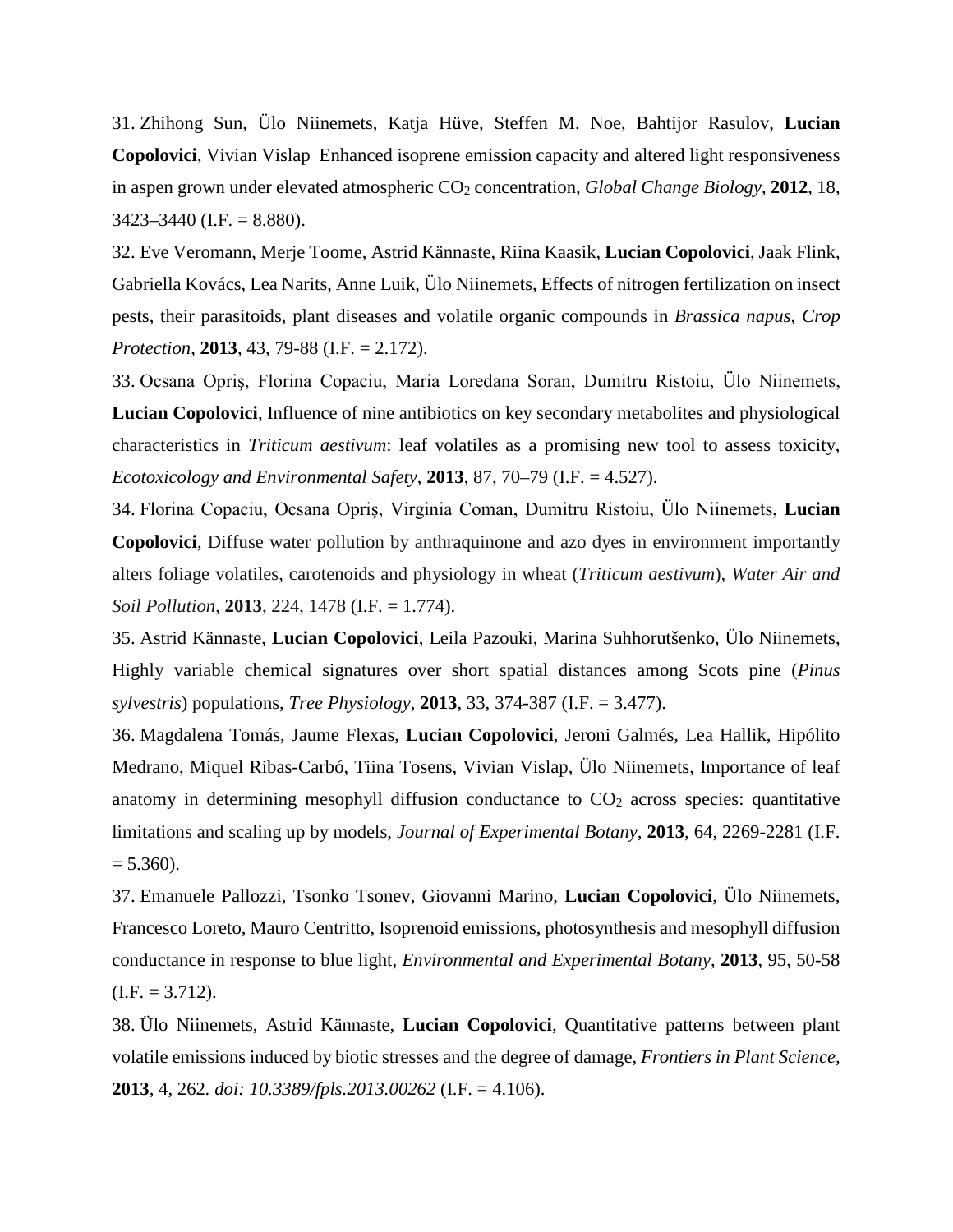39. **Lucian Copolovici**, Astrid Kännaste, Triinu Remmel, Ülo Niinemets, Volatile organic compound emissions from *Alnus glutinosa* under interacting drought and herbivory stresses, *Environmental and Experimental Botany*, **2014**, 100, 55. Doi: 10.1016/j.envexpbot.2013.12.011  $(I.F. = 3.712).$ 

40. Salme Timmusk, Islam Abd El Daim, **Lucian Copolovici**, Triin Tanilas, Astrid Kännaste, Lawrence Behers, Eviatar Nevo, Gulaim Seisenbaeva, Elna Stenström, Ülo Niinemets, Droughttolerance of wheat improved by soil bacteria from harsh environments: enhanced biomass production and reduced emissions of stress volatiles, *PLOS One*, **2014**, 9, e96086 (I.F. = 2.776).

41. Maria-Loredana Soran, Manuela Stan, Ülo Niinemets, **Lucian Copolovici**, Influence of microwave frequency electromagnetic radiation on terpene emission and content in aromatic plants, *Journal of Plant Physiology*, **2014**, 171, 1436-1443 (I.F. = 2.825).

42. **Lucian Copolovici**, Fred Väärtnõu, Miguel Portillo Estrada, Ülo Niinemets, Oak powdery mildew (*Erysiphe alphitoides*) induced volatile emissions scale with the degree of infection in *Quercus robur*, *Tree Physiology*, **2014**, 34, 1399-1410 (I.F. = 3.477).

43. Jeroni Galmes, M. V. Kapralov, **Lucian O. Copolovici**, C. Hermida-Carrera, Ulo Niinemets, Temperature responses of the Rubisco maximum carboxylase activity across domains of life: phylogenetic signals, tradeoffs, and importance for carbon gain, *Photosynthesis Research*, **2015**, 123, 183-201 (I.F. =3.057).

44. Cecilia Sirghie, Mihaela Dochia, Ioan Vifor Istoc, Dorina Chambre and **Lucian Copolovici**, A comparison of a new method mediated by molybdenum complex with an enzymatic method for bleaching flax fibers, *Journal of Natural Fibers*, **2015**, 12, 378-387 (I.F. = 1.252).

45. Miguel Portillo-Estrada, **Lucian Copolovici**, Ulo Niinemets, Bias in leaf dry mass estimation after oven-drying isoprenoid storing leaves, *Trees*, **2015**, 29, 1805-1816 (I.F. = 1.799).

46. Cecilia Sîrghie, Ioan Vifor Istoc, Simona Bungǎu, **Lucian Copolovici**, The influence of ultrasound field on laccase degumming process, *Cellulose Chemistry and Technology*, **2015**, 49, 901-904 (I.F. =0.857).

47. **Lucian Copolovici**, Ulo Niinemets, Temperature dependencies of Henry's law constants for different plant sesquiterpenes, *Chemosphere*, **2015**, 138, 751-757 (I.F. = 5.108).

48. Florina Copaciu, Ocsana Opriş, Ülo Niinemets, **Lucian Copolovici**, Toxic influence of key organic soil pollutants on the total flavonoid content in wheat leaves, *Water Air and Soil Pollution*, **2016**, 227, 196 (I.F. = 1.774).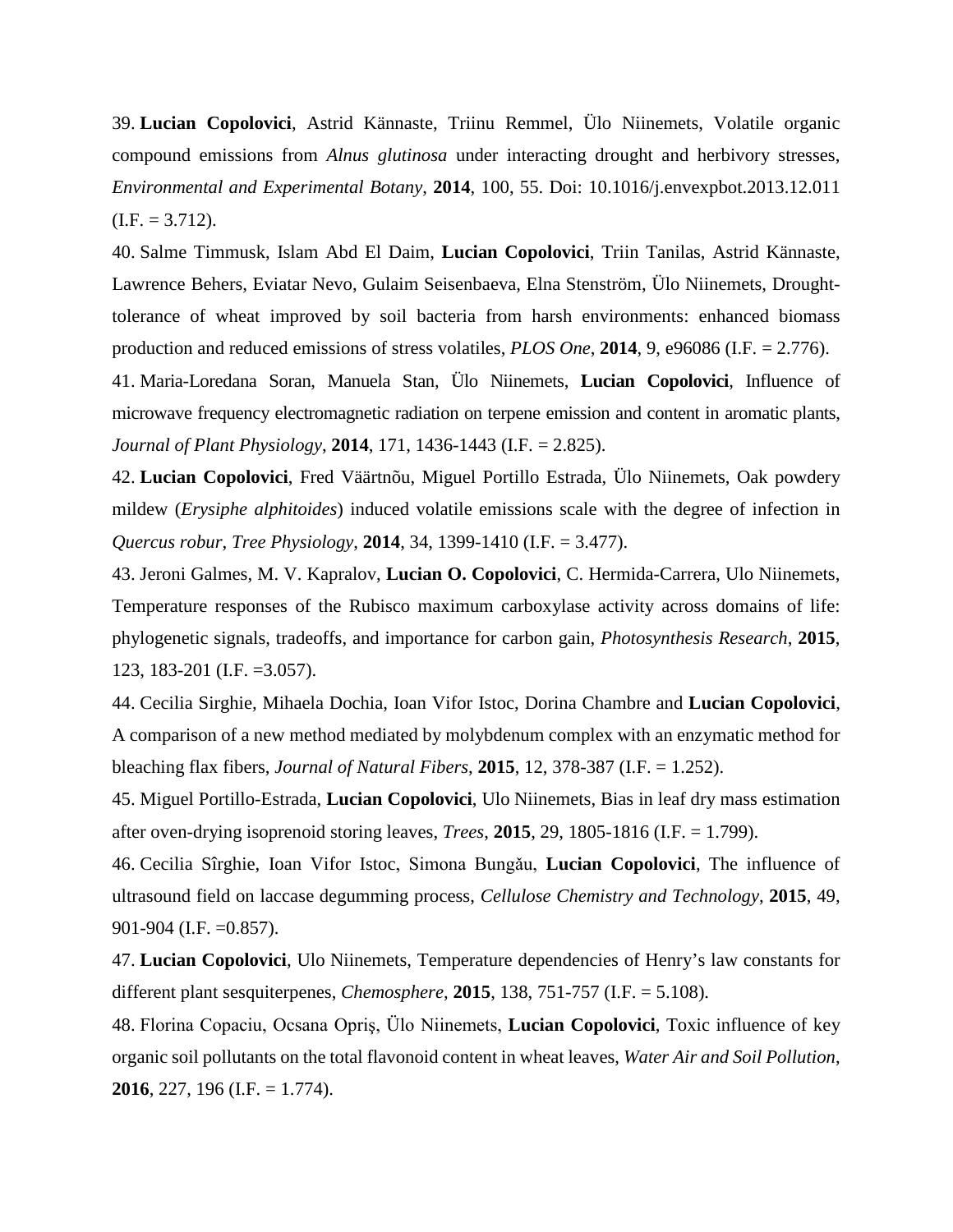49. Kaia Kask, Astrid Kännaste, Eero Talts, **Lucian Copolovici**, Ülo Niinemets, How specialized volatiles respond to chronic, and short-term physiological and shock heat stress in *Brassica nigra*, *Plant Cell and Environment*, **2016**, 39, 2027-2042 (I.F. = 5.624).

50. Ildikó Lung, Maria-Loredana Soran, Ocsana Opriş, Mihail Radu Cătălin Truşcă, Ülo Niinemets, **Lucian Copolovici**, Induction of stress volatiles and changes in essential oil content and composition upon microwave exposure in the aromatic plant *Ocimum basilicum*, *Science of the Total Environment*, **2016**, 569, 489-495 (I.F. = 6.551).

51. Pasi Yli-Pirilä, **Lucian Copolovici**, Astrid Kannaste, Steffen Noe, James Blande, Santtu Mikkonen, Tero Klemola, Juha Pulkkinen, Annele Virtanen, Ari Laaksonen, Jorma Joutsensaari, Ülo Niinemets, Jarmo Holopainen, Herbivory by an outbreaking moth increases emissions of biogenic volatiles and leads to enhanced secondary organic aerosol formation capacity, *Environmental Science & Technology*, **2016**, 50, 11501-11510 DOI: 10.1021/acs.est.6b02800 (I.F.  $= 7.864$ ).

52. Daniel Tomescu, Radu Şumălan, **Lucian Copolovici**, Dana Copolovici, The influence of soil salinity on volatile organic compounds emission and photosynthetic parameters of different local varieties of *Solanum lycopersicum* L., *Open Life Sciences*, **2017**, 12, 135-142 (I.F. = 0.690).

53. **Lucian Copolovici**, Andreea Pag, Astrid Kännaste, Adina Bodescu, Daniel Tomescu, Dana Copolovici, Maria-Loredana Soran, Ülo Niinemets, Disproportionate photosynthetic decline and inverse relationship between constitutive and induced volatile emissions upon feeding of *Quercus robur* leaves by large larvae of gypsy moth (*Lymantria dispar*) *Environmental and Experimental Botany*, **2017**, 138, 184-192 (I.F. = 4.027).

54. Dana Copolovici, Simona Bungau, Rica Boscencu, Delia Tit, **Lucian Copolovici**, The Fatty Acids Composition and Antioxidant Activity of Walnut Cold Press Oil, *Revista de chimie*, **2017**, 68, 507-509 (I.F. = 1.605).

55. Adriana Nita, Delia Tit, **Lucian Copolovici**, Carmen Melinte, Dana Copolovici, Simona Bungau, <sup>1</sup> H-NMR study of famptodine and niztidine complexes with β-cyclodextrin, *Revista de chimie*, **2017**, 68, 1170-1173 (I.F. = 1.605).

56. **Lucian Copolovici**, Daniela Timiş, Monica Tăşchină, Simona Bungău, Gabriela Cioca, Dana Copolovici, Diclofenac influence on photosynthetic parameters and volatile organic compounds emission from *Phaseolus vulgaris* L. plants, *Revista de chimie*, **2017**, 68, 2076-2078 (I.F. = 1.605).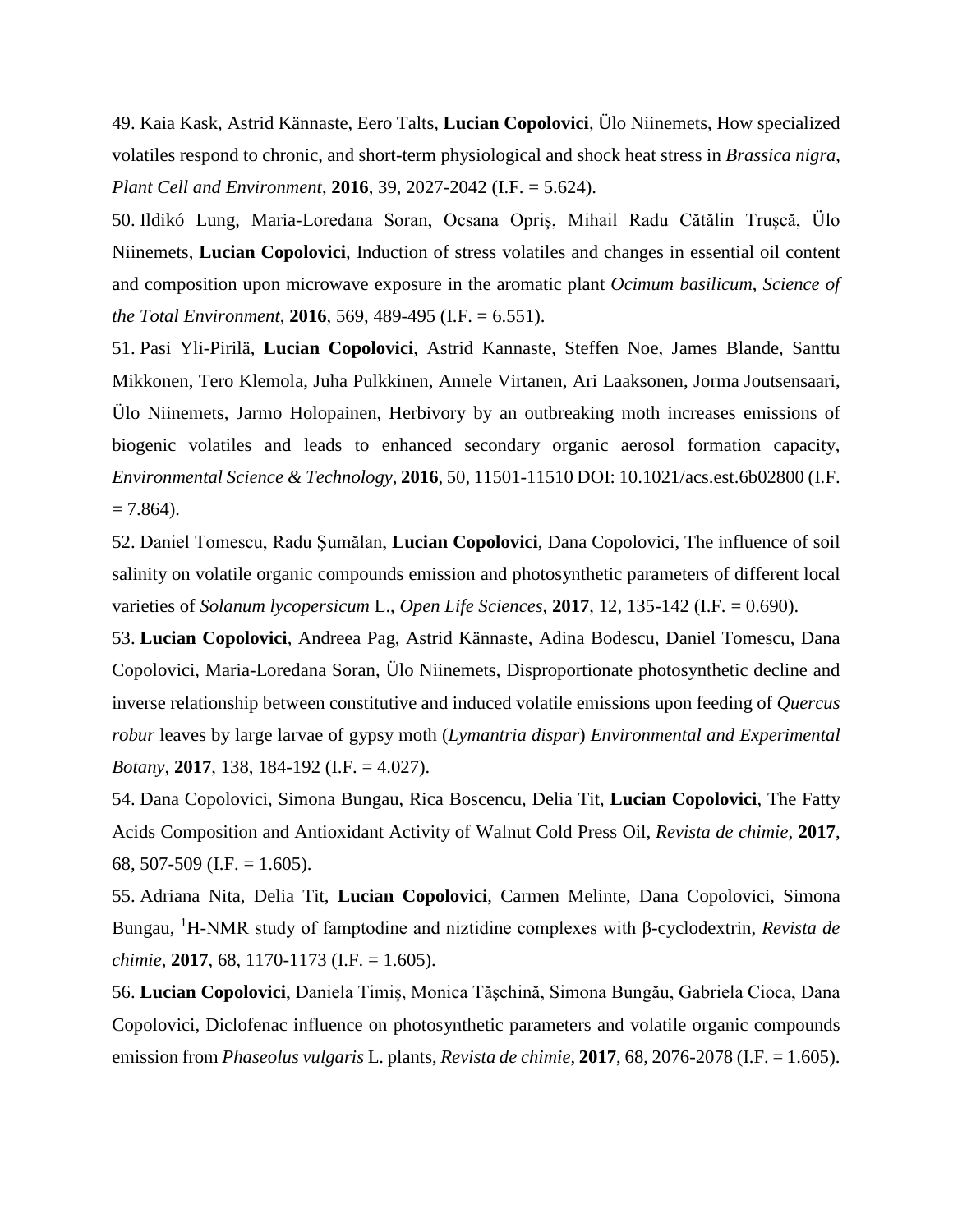57. Monica Tăşchină, Dana Maria Copolovici, Simona Bungău, Andreea Lupitu, **Lucian Copolovici**, Ciprian Iovan, The influence of residual acetaminophen on beans (*Phaseolus vulgaris* L.) plants secondary metabolites, *Farmacia*, **2017**, 65, 709-713 (I.F. = 1.607).

58. Simona Bungau, Delia Tit, Ciprian Iovan, **Lucian Copolovici**, Rica Boscencu, Gabriela Cioca, Dana Copolovici, New method for simultaneous determination of ascorbic and acetylsalicylic acids in effervescent tablets, *Revista de chimie*, **2017**, 68, 2495-2498 (I.F. = 1.605).

59. **Lucian Copolovici**, Adelina Ban, Ioana Faur, Dana Copolovici, The influence of simulated acidic rain on plants volatile organic compounds emission and photosynthetic parameters, *AgroLife Scientific Journal*, **2017**, 6, 73-76

60. Astrid Kannaste, Lauri Laanisto, Leila Pazouki, **Lucian Copolovici**, Marina Suhorutšenko, Muhammad Azeem, Lauri Toom, Anna-Karin Borg-Karlson, Ülo Niinemets, Diterpenoid fingerprints in pine foliage across an environmental and chemotypic matrix: isoabienol content is a key trait differentiating chemotypes, *Phytochemistry*, **2018**, 147, 80-88 (I.F. = 3.044)

61. Adriana Nita, Delia Tit, **Lucian Copolovici**, Carmen Melinte, Dana Copolovici, Simona Bungau, Ciprian Iovan, HPLC-UV method for determination of famotidine from pharmaceutical products, *Revista de chimie*, **2018**, 69, 297-299 (I.F. = 1.605).

62. Ulo Niinemets, Leon Bravo, **Lucian Copolovici**, Changes in photosynthetic rate and stress volatile emissions through desiccation-rehydration cycles in desiccation tolerant epiphytic filmy ferns (Hymenophyllaceae), *Plant Cell and Environment*, **2018**, 41, 1605-1617 (I.F. = 5.624).

63. Cristian Moisa, **Lucian Copolovici**, Simona Bungău, Georgeta Pop, Ilinca Imbrea, Andreea Lupitu, Sebastian Nemeth, Dana Copolovici, Wastes resulting from thyme distillation - biosources of antioxidants and phenolic compounds with biological active principles, *Farmacia*, **2018**, 66, 289-295 (I.F. = 1.607).

64. Claudia Anca Mot, Andreea I. Lupitu, Simona Bungau, Ciprian Iovan, Dana Maria Copolovici, Lavinia Purza, Carmen Elena Melinte (Frunzulica), **Lucian Copolovici**, Composition and Antioxidant Activity of Aqueous Extracts Obtained from Herb of Tansy (*Tanacetum vulgare* L.), *Revista de chimie*, **2018**, 69, 1041-1044 (I.F. = 1.605).

65. Diana Nicoleta Raba, Dorina Rodica Chambre, Dana-Maria Copolovici, Camelia Moldovan, **Lucian Octav Copolovici**, The influence of high-temperature heating on composition and thermooxidative stability of the oil extracted from Arabica coffee beans, *Plos one*, **2018**, 13, e0200314  $(I.F. = 2.740).$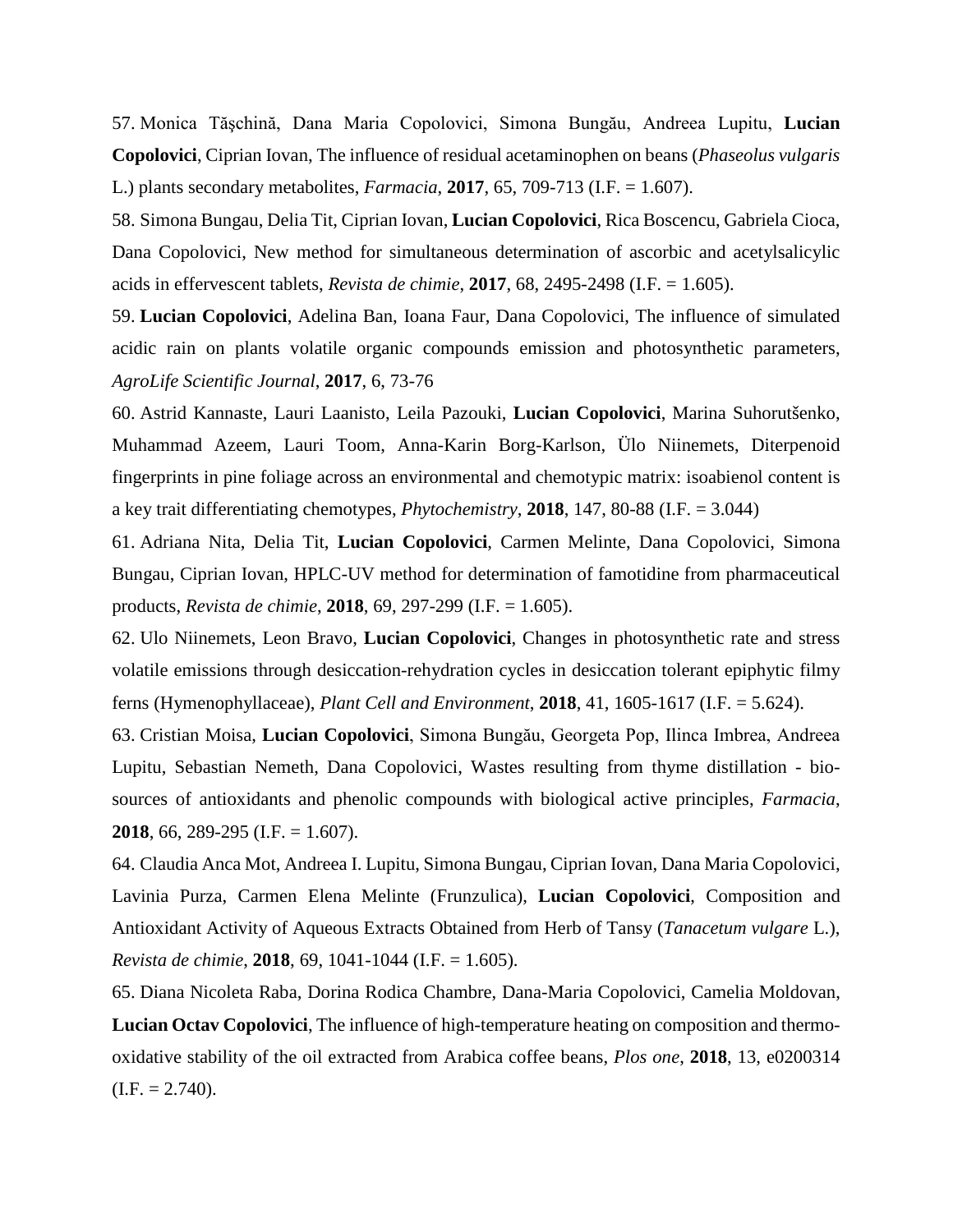66. Salme Timmusk, Dana Copolovici, **Lucian Copolovici**, Tiiu Teder, Eviatar Nevo, Lawrence Behers, *Paenibacillus polymyxa* biofilm polysaccharides antagonise *Fusarium graminearum*, *Scientific reports-Nature*, **2019**, 9, 662 (I.F. = 3.998).

67. Cristian Moisa, Andreea Lupitu, Georgeta Pop, Dorina Chambre, **Lucian Copolovici**, Gabriela Cioca, Simona Bungau, Dana Maria Copolovici, Variation of the Chemical Composition of *Thymus vulgaris* Essential Oils by Phenological Stages, *Revista de chimie*, **2019**, 70, 633-637  $(I.F. = 1.605).$ 

68. Ocsana Opriş, Alexandra Ciorîţă, Maria-Loredana Soran, Ildikó Lung, Dana Copolovici, **Lucian Copolovici**, Evaluation of the photosynthetic parameters, emission of volatile organic compounds and ultrastructure of common green leafy vegetables after exposure to non-steroidal anti-inflammatory drugs (NSAIDs), *Ecotoxicology*, **2019**, 28, 631-642 (I.F. = 2.535).

69. Vito Lippolis, Massimiliano Arca, Maria Carla Aragoni, Francesco Isaia, **Lucian Copolovici**, Cristian Silvestru, Enzo Cadoni, Alexander Blake, Alexandra Pop, Richard Varga, Jeremiah Tidey, Sergio Murgia, Reaction of imidazoline-2-selone derivatives with mesityltellurenyl iodide: a unique example of a 3c-4e Se→Te←Se three-body system embedding a tellurenyl cation, *New Journal of Chemistry*, **2019**, 43, 11821-11831 (I.F. = 3.288).

70. Adriana Csavdari, Andreea Lupitu, Simona Bungău, Manuel Gitea, Daniela Gitea, Delia Mirela Tit, **Lucian Copolovici**, Sebastian Nemeth, Dana Copolovici, Fatty acids composition and antioxidant activity of almond oils obtained from Romanian hybrids, *Farmacia*, **2019**, 67, 882- 886 (I.F.  $= 1.607$ ).

71. Adina Stegarescu, Ildiko Lung, Cristian Leoștean, Irina Kacso, Ocsana Opriș, Mihaela Diana Lazăr, **Lucian Copolovici**, Simona Guțoiu, Manuela Stan, Adriana Popa, Ovidiu Pană, Alin Sebastian Porav, Maria-Loredana Soran, Characterization and test of  $MnO<sub>2</sub>$  nanoparticles as catalyst in biofuel production from grape residue and seeds oil, *Waste Biomass Valorization*, **2020**  $(I.F. = 2.851).$ 

72. Ocsana Opriș, Maria-Loredana Soran, Ildikó Lung, Alexandra Ciorîță, **Lucian Copolovici**, Investigating the effects of non-steroidal anti-inflammatory drugs (NSAIDs) on the composition and ultrastructure of green leafy vegetables with important nutritional values, *Plant Physiology and Biochemistry*, **2020**, 151, 342-351 (I.F. = 3.720).

73. Renata Maria Sumalan, Sorin Ioan Ciulca, Mariana Atena Poiana, Diana Moigradean, Isidora Radulov, Monica Negrea, Manuela Crisan, **Lucian Copolovici**, Radu Liviu Sumalan, The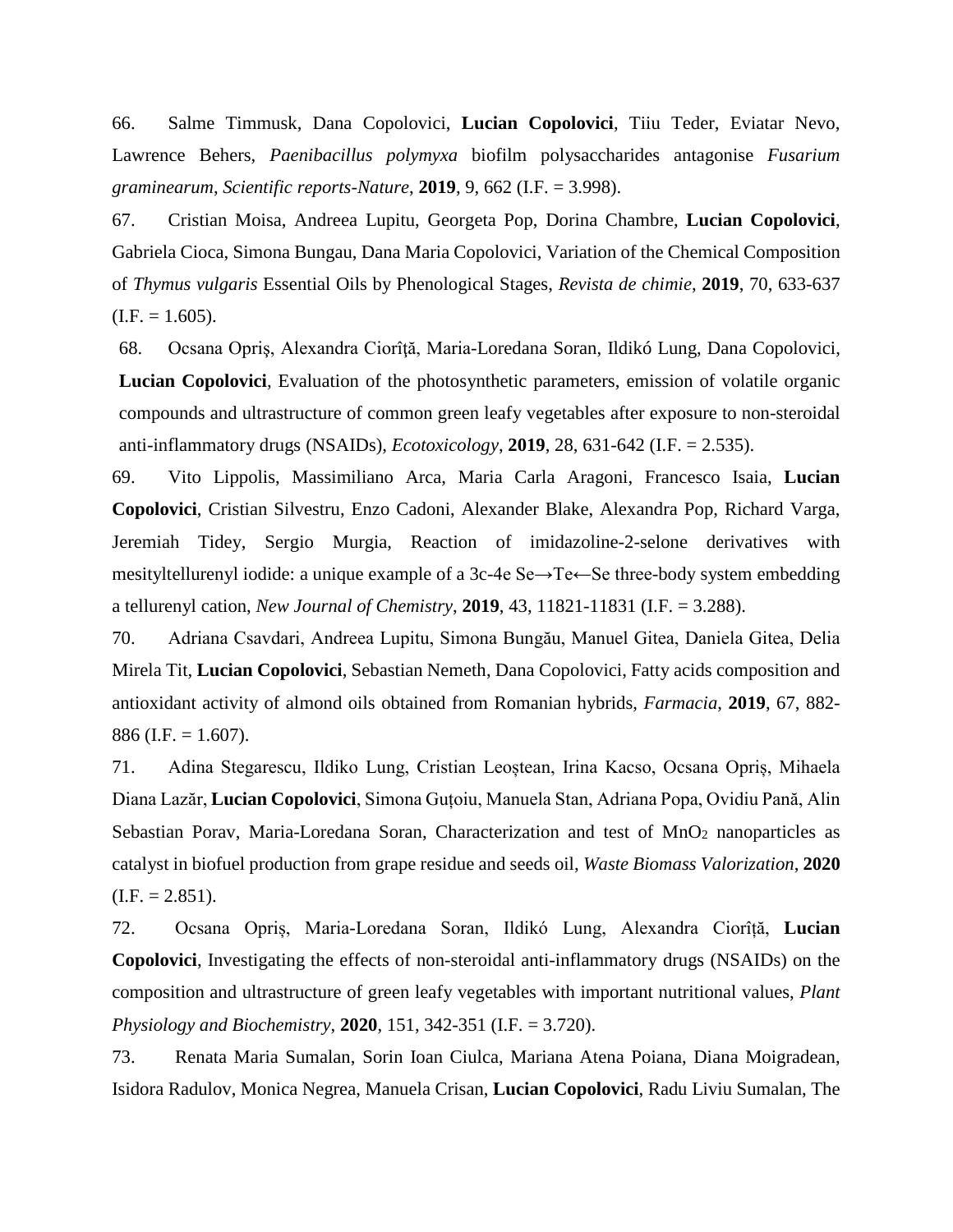antioxidant profile evaluation of some tomato landraces with soil salinity tolerance correlated with high nutraceutical and functional value, *Agronomy*, **2020**, 10, 500 (I.F. = 2.259).

74. Roxana Cojocariu, Ioana Balmus, Radu Lefter, Luminita Hritcu, Dana Ababei, Alin Ciobica, Simona Copaci, **Lucian Copolovici**, Dana Copolovici, Stefana Jurcoane, Beneficial effects of *Camelina sativa* oil on behavioural (memory, anxiety, depression and social-related) manifestations and oxidative stress parameters in a mice model of irritable bowel syndrome, *Romanian Biotechnology Letter*, **2020**, 25(3), 1532 (I.F. = 0.774).

75. Cristina-Ramona Metzner Ungureanu, Andreea Ioana Lupitu, Cristian Moisa, Adrian Rivis, **Lucian Copolovici**, Mariana-Atena Poiana, Investigation on high-value bioactive compounds and antioxidant properties of blackberries and their fractions obtained by home-scale juice processing, *Sustainability*, **2020**, 12, 5681 (I.F. = 2.576).

76. Ionel Popescu-Mitroi, Dana Gina Radu, Claudia Mureşan, Andreea Lupitu, Dana Copolovici and **Lucian Copolovici**, Monitoring the content of biogenic amines in red wines subjected to malolactic fermentation, *Bulgarian Journal of Agricultural Science*, **2020**, 26, 1076– 1082.

77. Adriana Criste, **Lucian Copolovici**, Dana Copolovici, Melinda Kovacs, Robert H. Madden, Nicolae Corcionivoschi, Ozan Gundogdu, Mihaela Berchez, Adriana Cristina Urcan, Determination of changes in the microbial and chemical composition of Taga cheese during maturation, *Plos One*, **2020**, 15(12), e0242824 (I.F. = 2.740)

78. Dorina Rodica Chambre, Cristian Moisa, Andreea Lupitu, **Lucian Copolovici**, Georgeta Pop, Dana-Maria Copolovici, Chemical composition, antioxidant capacity, and thermal behavior of *Satureja hortensis* essential oil, *Scientific reports-Nature*, **2020**, 10, 21322 (I.F. = 3.998).

79. Cojocariu Roxana – Oana, Ioana-Miruna Balmuș, Radu Lefter, Luminita Hritcu, Daniela Ababei, Alin Ciobica, Simona Copaci, Silvia Elena Lavinia Mot, **Lucian Octav Copolovici**, Dana-Maria Copolovici, Stefana Jurcoane, Camelina sativa Methanolic and Ethanolic Extract Potential in Alleviating Oxidative Stress, Memory Deficits, and Affective Impairments in Stress Exposure-Based Irritable Bowel Syndrome Mouse Models, *Oxidative Medicine and Cellular Longevity*, **2020**, 9510305 (I.F. = 5.076).

*Nota: I.F. = Factor de Impact in accord cu ISI Thompson Citation Report 2019*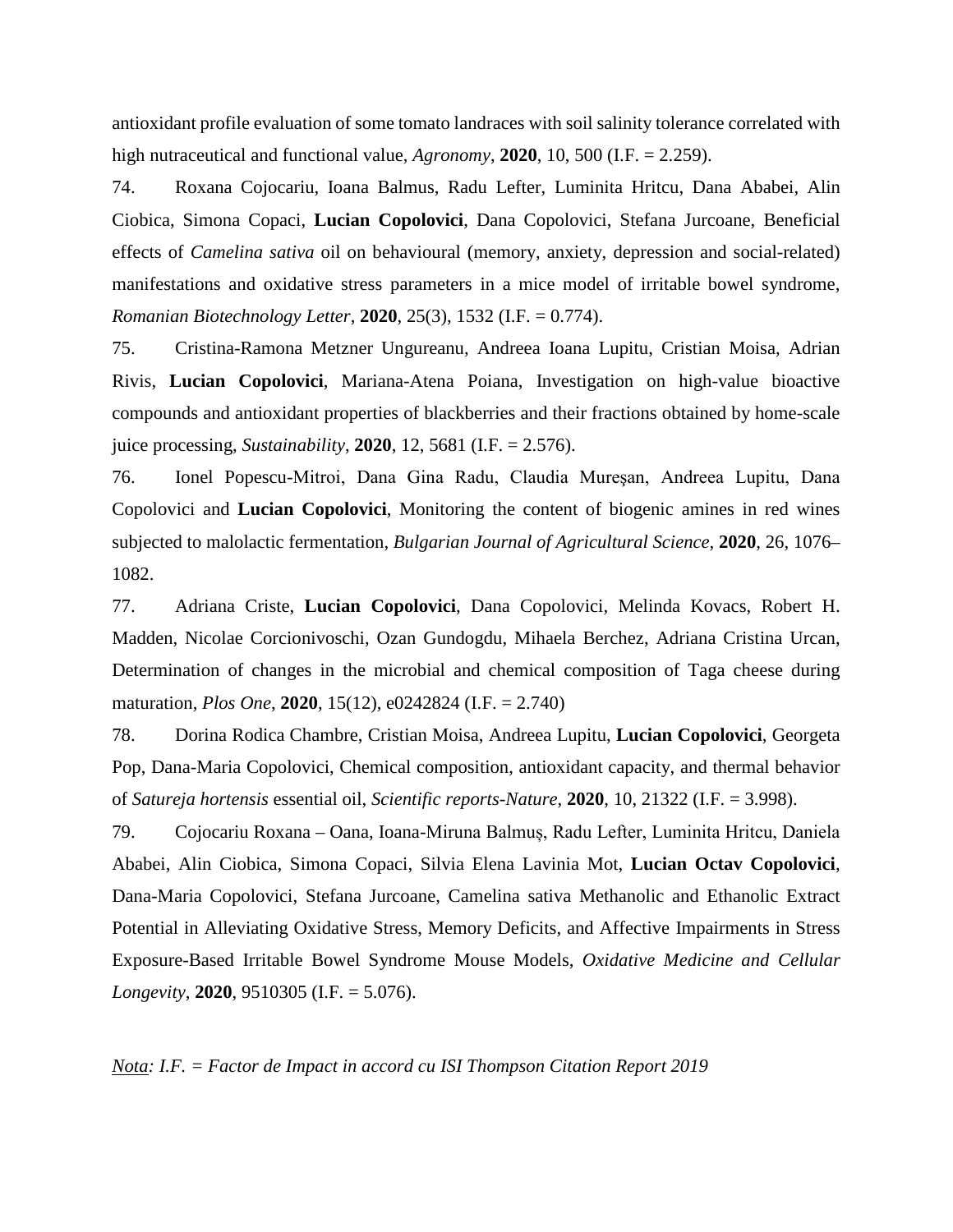#### **b) Articole ISI proccedings**

1. Andreea I. Lupitu, Cristian Moisa, Daniel Tomescu, Georgeta Pop, Dana Maria Copolovici, **Lucian Copolovici**, Adrian Rivis, Phenolic Compounds and Vitamins Composition in Medicinal Plants with Potential Anti-Bloating Properties, *Proceedings of The International Conference on Life Sciences,* **2018**, 602-608.

2. Georgeta Pop, Ilinca Imbrea Merima, Dana Copolovici, Monica Licker, Corina Danciu, Cristina Dehelean, Alexandru Cucui-Cozma, Daniela Amzar, **Lucian Copolovici**, Antibacterial Activity and Chemical Composition of *Origanum majorana* L. Essential Oil from the Western Part of Romania, *Proceedings of The International Conference on Life Sciences,* **2018**, 865-670.

3. Cristian Moisa, Lucian Copolovici, Georgeta Pop, Andreea Lupitu, Virgiliu Ciutina, Dana Copolovici, Essential Oil Composition, Total Phenolic Content, and Antioxidant Activity - Determined from Leaves, Flowers and Stems of *Origanum Vulgare L*. Var. *Aureum*., *Sciendo*, **2018**, 1(1), 555 - 561.

4. Marius M. Balas, Ramona Lile, **Lucian Copolovici**, Anca Dicu, Kristijan Cincar, Human-Plant Symbiosis by Integrated Roof-Top Greenhouses, *International Workshop Soft Computing Applications SOFA*, **2018**, vol. II, 76-83.

#### **c) Articole BDI**

1. Alexandra Rustoiu-Csavdari, Ioan Baldea, **Lucian Copolovici**, Dana Mihai, The Hydrogen Peroxide- Iodide Reaction in Kinetic Chemical Analysis. An attempt for multicomponent calibration*, Studia Univ. Babes-Bolyai, Chem.*, **2000**, 45, 119-138.

2. Simona Bungău, Ioan Bâldea, **Lucian Copolovici**, Determination of some aminoacids from pharmaceutical products by using a kinetic method based on a clock Landolt-type system of redox reactions, *Studia Univ. Babes-Bolyai, Chem.*, **2002**, 47, 75-84.

3. Simona Bungău, **Lucian Copolovici**, Gavril Niac and Ioan Baldea, Kinetic Determination of B1, B2 and B6 vitamins, *Studia Univ. Babes-Bolyai, Chem.*, **2002**, 47, 141-148.

4. **Lucian Copolovici**, Claudia Muresanu, and Florina Fagadar, Kinetic Method for Hydroxylamine Determination based on an Enzyme Catalysed Reaction, *Bull. Inst. Polit. Iaşi*, **2003**, 5, 184-189.

5. **Lucian Copolovici**, Ioan Baldea, Logarithmic Extrapolation Method for Kinetic Determination of Amines Mixtures, *Studia Univ. "Babes-Bolyai", Chemia*, **2003**, 48(2), 85-90.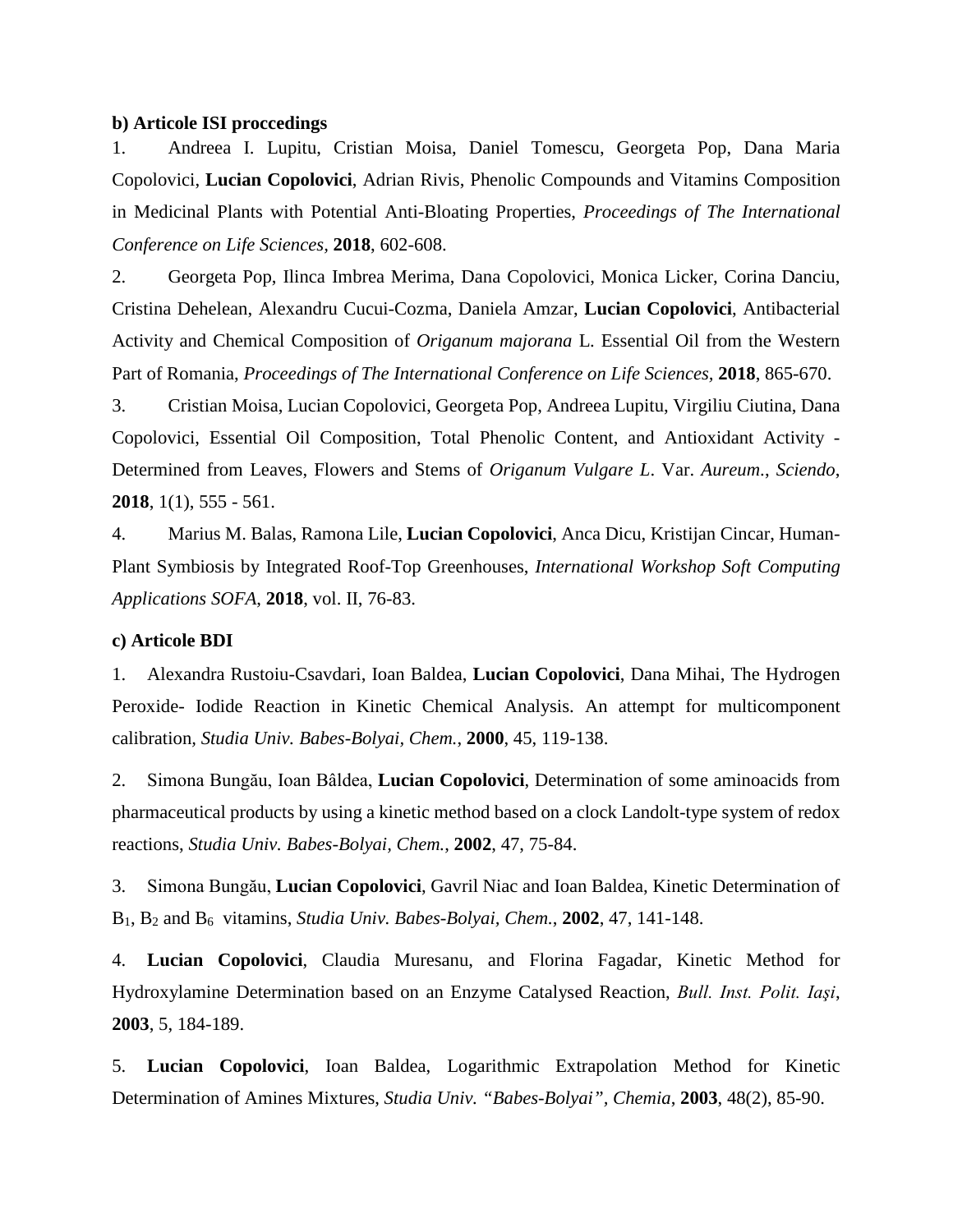6. **Lucian Copolovici**, Ioan Baldea, Logarithmic Extrapolation Method for Kinetic Determination, *Annals of West Univ. Timisoara, Ser. Chemistry*, **2003**, 12(3), 1605-1612.

7. Simona Bungau, **Lucian Copolovici**, Ioan Baldea, Vitamin C and Aspirin Kinetic Determination from Pharmaceutical Effervescent Forms without Separation, *Farmacia,* **2004**, 52(1), 83-89.

8. Simona Bungău, **Lucian Copolovici**, Ioan Baldea, Ildiko Szabo, Kinetic Methods for the Determination of Cysteine and Methionine without Initial Separation, *Farmacia*, **2004**, 55(4), 60- 66.

9. Laurean Vlase, Ioan Baldea, Simion Leucuta, Liviu Rus and **Lucian Copolovici**, Kinetic study on omeprasole degradation at different pH values by using HPLC, *Studia Univ. "Babes-Bolyai", Chemia*, **2005**, 50(1-2), 169-173.

10. **Lucian Copolovici**, Andreea Pag, Astrid Kännaste, Daniel Tomescu, Adina Bodescu, Ülo Niinemets, Volatile organic compound emissions from *Quercus* genus under abiotic stresses, Scientific Papers. Series E. Land Reclamation, Earth Observation & Surveying, Environmental Engineering, **2014**, 3, 5-7

11. Simona Bungǎu, Gabriela Vonhaz, Delia M. Ţiţ, **Lucian Copolovici,** A comparative study of dry and fresh *hibiscus trioni* Herba tinctures, *Biharean Biologist*, **2015**, 9, 55-58.

12. Andreea Pag, Daniel Tomescu, Adina Bodescu, Astrid Kännaste, Ülo Niinemets, **Lucian Copolovici**, The emission of volatile organic compounds from *Quercus robur* plants affected by *Phylloxera quercus* and temperature, *ECOTERRA - Journal of Environmental Research and Protection*, **2015**, 12, 94-99.

13. Daniel Tomescu, Radu Sumalan, Loredana Soran, **Lucian Copolovici**, The influence of soil salinity to chlorophylls and β-carotene contents in *Lycopersicon esculentum Mill*., *Journal of Horticulture, Forestry and Biotechnology*, **2015**, 19, 35-39.

14. **Lucian Copolovici**, Adina Bodescu, Andreea Pag, Astrid Kännaste, Daniel Tomescu, Ülo Niinemets Volatile organic compounds emissions and photosynthetic parameters of *Quercus rubra* under temperature stress, Scientific Papers. Series E. Land Reclamation, Earth Observation & Surveying, Environmental Engineering, **2015**, 4, 5-8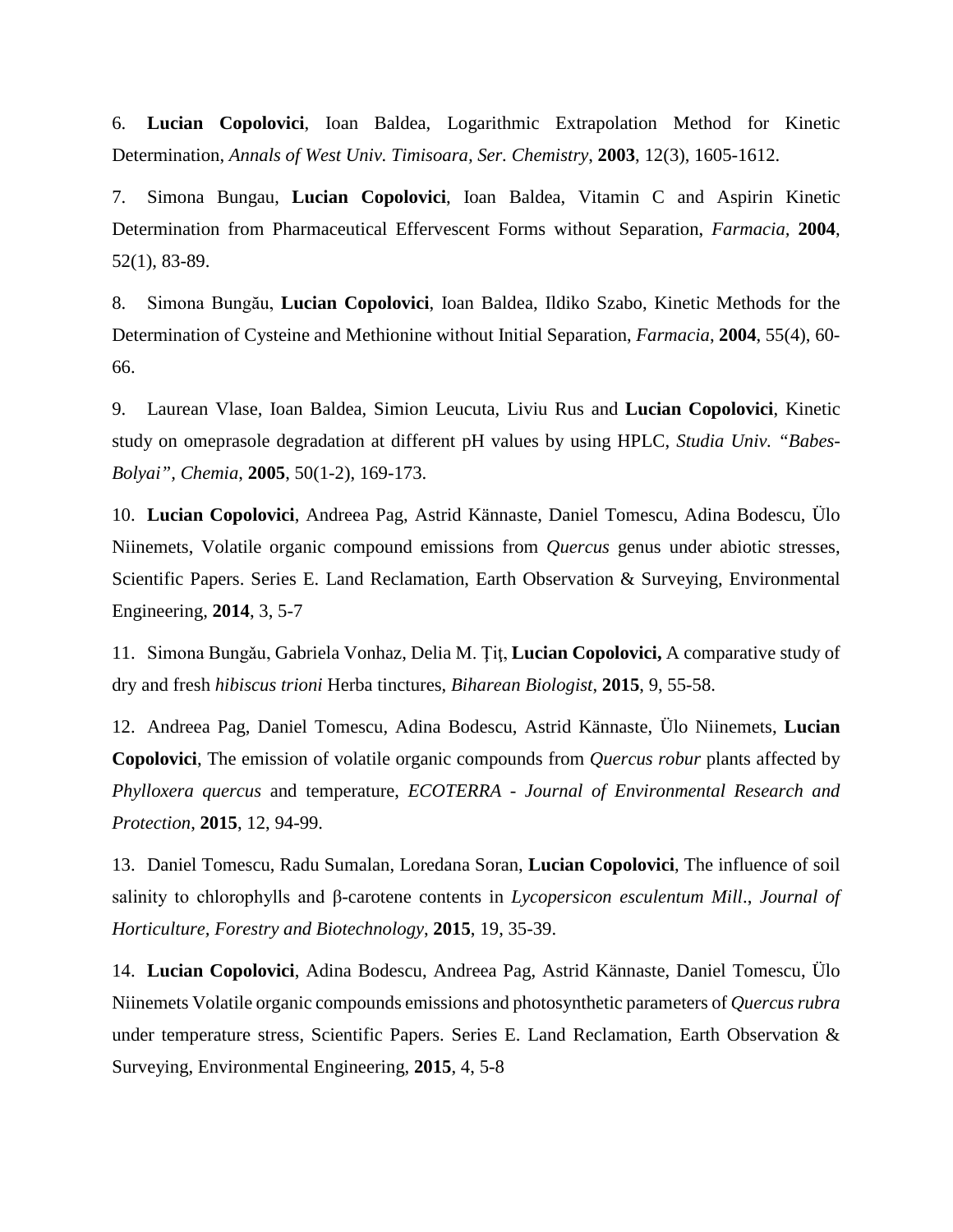15. Renata Maria Şumalan, RL Sumalan, S Ciulca, Adriana Ciulca, **Lucian Copolovici**, JC Yvin, Research on sunflower oil quality in the case of *Orobanche cumana* attack, *Research Journal of Agricultural Science*, **2016**, 48, 34-38.

16. Cristian Moisa, **Lucian Copolovici**, Georgeta Pop, Dana Copolovici, Dry and fresh herba of *Satureja Montana L*.: a comparative study regarding chemical composition and antioxidant capacity of volatile oils, *Scientific Papers. Series F.*, *Biotechnology*, **2017**, 21, 349-352.

17. Andreea I. Lupitu, Daniel Tomescu, Claudia Anca Mot, Dana Maria Copolovici, **Lucian Copolovici**, Variation in phenolic content and antioxidant activity of different plant parts of *Primula veris*, *Scientific Papers. Series F.*, *Biotechnology*, **2018**, 22, 50-53.

18. Stefan Smetan, Dana Copolovici, Ilinca Merima Imbrea, Gabriela Valentina Ciobotariu, **Lucian Copolovici**, Georgeta, Pop, Chemical composition of lavender oil produced from lavender cultivated in the South of Madrid, *Research Journal of Agricultural Science*, **2018**, 50(3), 37-42.

19. F. Bodnărescu, Renata Maria Șumălan, S. Ciulca, **Lucian Copolovici**, R.L. Șumălan, The influence of parental lines on lycopene and ß-carotene content in tomato f1 hybrids (*Solanum lycopersicum* L.), *Research Journal of Agricultural Science*, **2018**, 50(3), 90-97.

20. Cristian Moisa, **Lucian Copolovici**, Andreea Lupitu, Dana Copolovici, Ilinca Imbrea, Georgeta Pop, Effect of light intensity on the photosynthetic parameters for plants from the *Lamiaceae* family, *Research Journal of Agricultural Science*, **2019**, 51(1), 154-159.

21. Marius Zăhan, Ileana Miclea, Alexandru Nagy, **Lucian Copolovici**, Comparison between Mangalitsa and Mangalitsa x Duroc hybrids meat quality, *Porcine Research*, **2019**, 9, 21-25

22. Ocsana Opriș, Ildikó Lung, Maria-Loredana Soran, **Lucian Copolovici**, Dana Maria Copolovici, Maria Clara Costa, Impact assessment of paracetamol on *Phaseolus vulgaris* L. and *Triticum aestivum* L. plants, *Revista de chimie*, **2020**, 71, 549-557.

23. Mihaela Bogdan, Simona Bungau, Delia Mirela Tit, **Lucian Copolovici**, Tapan Behl, Pavel Otrisal, Lotfi Aleya, Gabriela Cioca, Doina Berescu, Diana Uivarosan, Dana Maria Copolovici, Variations in the Chemical Composition of the Essential Oil of *Lavandula angustifolia* Mill., Moldoveanca 4 Romanian Variety, *Revista de chimie*, **2020**, 71(7), 307-315.

24. Lucian Copolovici, Corina Popitanu, Dana Copolovici, Volatile organic compound emission and residual substances from plants in light of globally increasing  $CO<sub>2</sub>$  level, *Current Opinion in Environmental Science & Health*, **2020**, 19, 100216.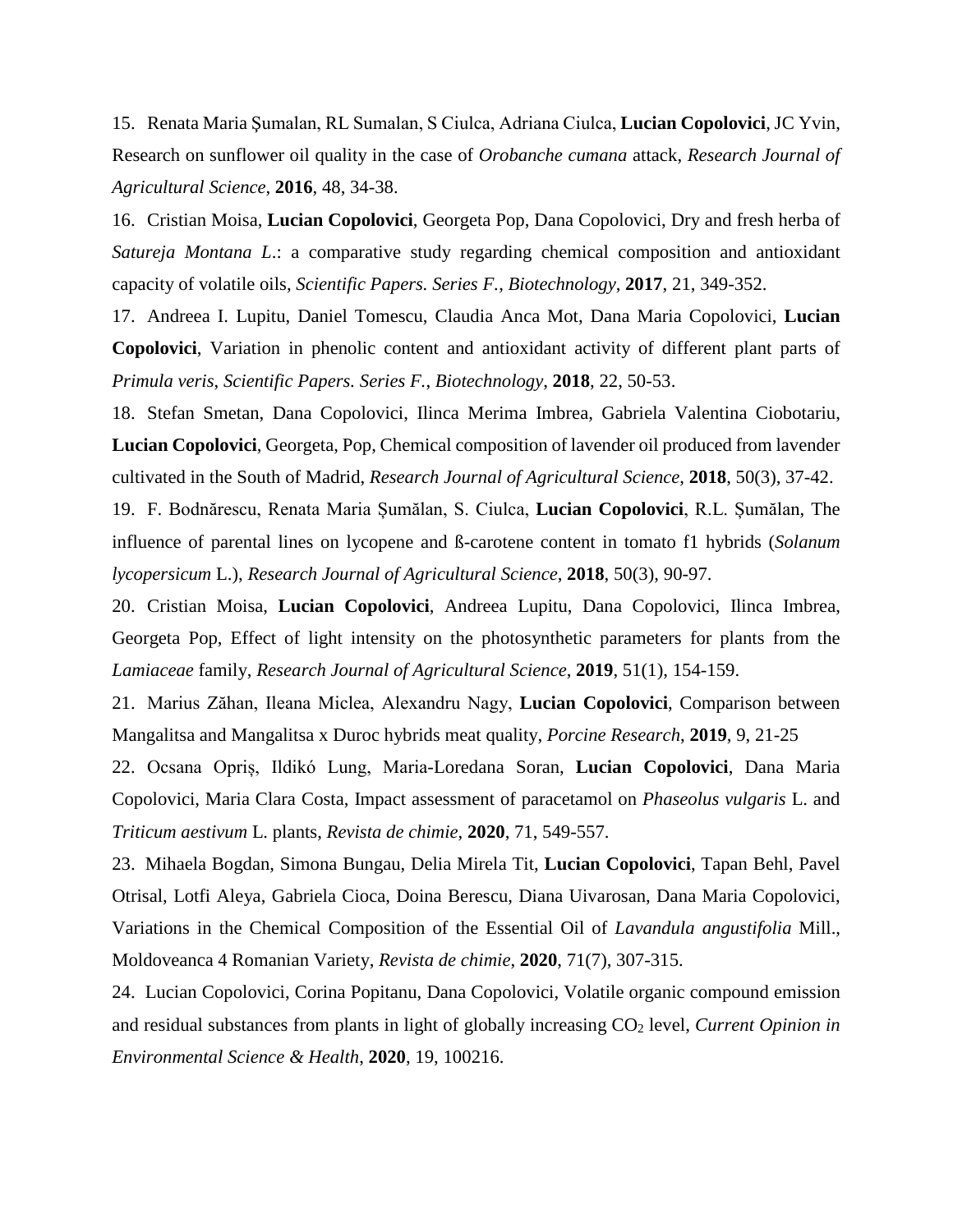25. Alexandru Bogdan, Lucian Copolovici, The influence of air pollutants on different material used in construction of monuments, *Scientific and Technical Bulletin, Series: Chemistry, Food Science and Engineering*, **2020**, in press

#### **d) Articole in extenso la conferinte**

1. A. Rustoiu-Csavdari, **L. Copolovici**, Z. Nagy, Possible Use of Artificial Neural Network in Tricomponent Calibration, Proc. *14th International Congress of Chemical and Process Engineering*, 27-31 August, Praha, Czech Republic, **2000** (on CD).

### **e) Carti**

1. Simona Bungau, Vasilica Merca, **Lucian Copolovici**, *Instrumental Analysis and Separation Methods* (in Romanian), Ed. Univ. Oradea, 228 p., **2004**, ISBN 973-613-489-X.

2. Simona Bungau, **Lucian Copolovici**, *Analytical Chemistry-Calitative Chemical Analyse*(in Romanian), Ed. Univ. Oradea, 230 p., **2005**, ISBN 973-613-804-6.

3. Felicia Drăgan, **Lucian Copolovici**, *Pharmaceutical Products Synthesis* (in Romanian), Ed. Focus, 184 p., **2005**, ISBN 973-87104-5-6.

4. Simona Bungau, **Lucian Copolovici**, *Theoretical and Practical Applications in Cantitative Analytical Chemistry* (in Romanian), Ed. Didactica si Pedagogica, 213 p., **2006**, ISBN 973-30- 1622-5.

5. Simona Bungău, Delia Mirela Tiţ, **Lucian Copolovici**, Eleonora Marian, *Theoretical and Practical Applications in Cantitative Analytical Chemistry* (in Romanian)*, Second Edition*, Ed. Didactică şi Pedagogică, 380 p., **2011**, ISBN 978-973-30-2910-6.

6. Simona Bungău, Dana Copolovici, **Lucian Copolovici**, *Chimie analiticǎ. Analiza Calitativǎ* (Editia a doua), Ed. Univ. Oradea , 300 p., **2014**, ISBN 978-606-10-1243-5.

7. Simona Bungău, Dana Copolovici, **Lucian Copolovici**, *Instrumental Analytical Methods. Metode instrumentale de analiza*, Italian Academic Publishing, 285 p., **2015**, ISBN 978-88- 98471-15-7**.**

### **f) Capitole de carte**

1. Astrid Kannaste, **Lucian Copolovici**, Ulo Niinemets, *Gas Chromatography–Mass Spectrometry Method for Determination of Biogenic Volatile Organic Compounds Emitted by Plants*, in: Methods in Molecular Biology, Plant isoprenoids, Methods and Protocols, Humana Press, Springer New York, pp 161-169, **2014**, ISBN 978-1-4939-0605-5.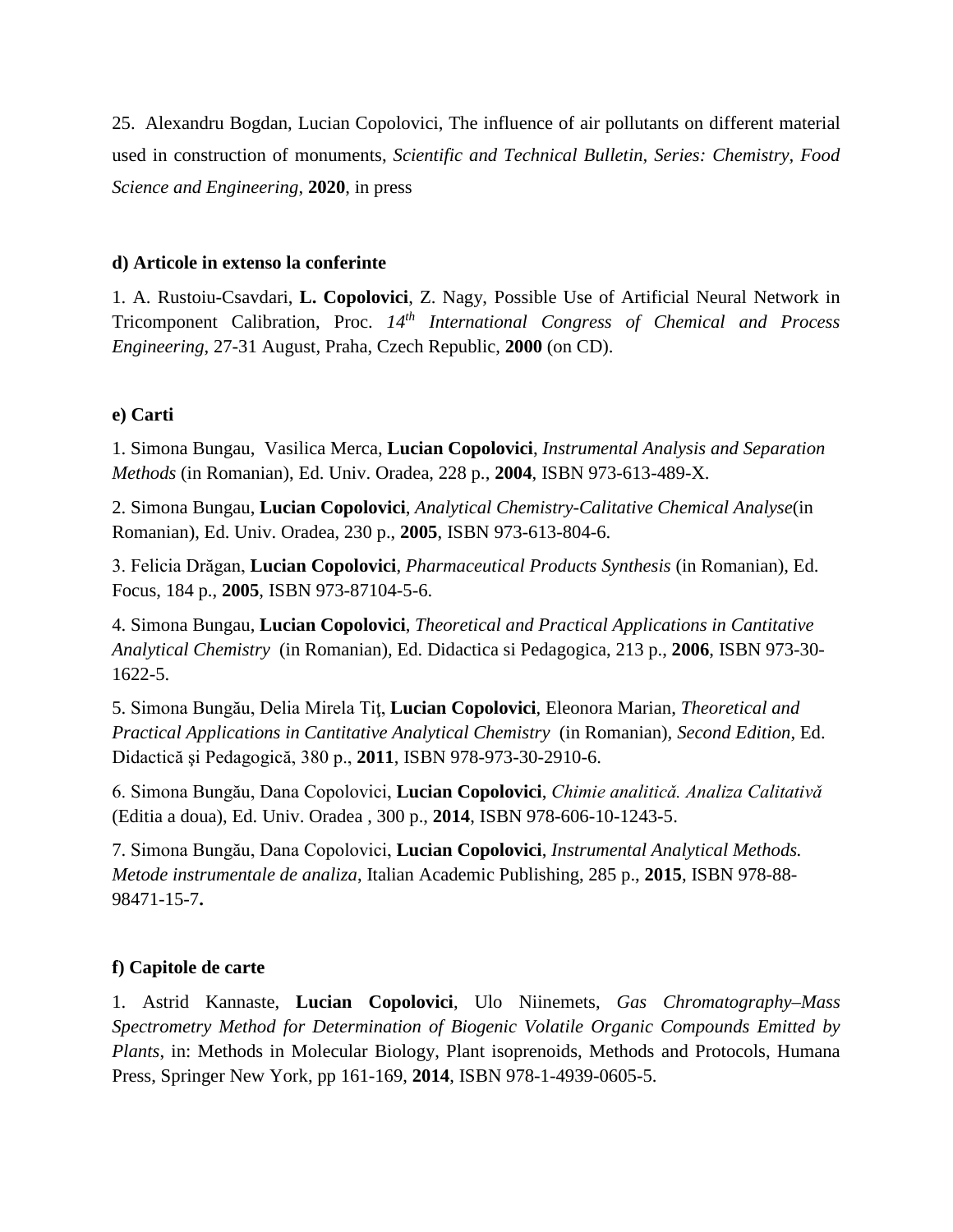2. **Lucian Copolovici**, Ulo Niinemets, *Environmental impacts on plant volatile emission,* in: *Deciphering chemical language of plant communication*, James D. Blande, R. Glinwood Ed., Springer, New York, pp. 35-59, **2016**, ISBN 978-3-319-33498-1.

## **g) Abstracte la conferinte stiintifice**

### *(1)Conferinte citate ISI*

1. Z. Sun, Ulo Niinemets, **Lucian Copolovici**, **Foliar isoprene emission during autumn senescence in aspen (***Populus tremula***)**, *19th Annual VM Goldschmidt Conference* Davos, Switzerland, Jun. 21, 2009, published in: *Geochimica et Cosmochimica Acta*, 73(13), A1295- A1295

2. Manuela Stan, Maria L. Soran, Codruţa Varodi, Iolanda Lung, **Lucian Copolovici**, Constantin Măruțoiu, Extraction and GC determination of volatile aroma compounds from extracts of three plant species of the *Apiaceae* family, *AIP Conference Proceedings*, 1565, 75-78, 2013.

3. Anca Mot, Dana Copolovici, Emilian Matosa, Ghiocel Mot, Lucian Copolovici, The chemical composition and pharmaceutical usage of Hawthorn (*Crataegus monogyna* L.) extracts, *European Biotechnology Conference*, 5-7 May 2016, published in: *Journal of Biotechnology*, 231, S59-S59

4. I M. Balmus, R. Cojocariu, R. Lefter, L. Hritcu, D. Ababei, A. Ciobica, D. Copolovici, L. Copolovici, S. Copaci, S. Jurcoane, The effects of Camelina Sativa seed extract in a complex irritable bowel syndrome mice model-focussing on preliminary correlations between lipid peroxidation and behavioral parameters, (2020). *E-Poster Viewing. European Psychiatry*, no. EPV0767 63(S1), S433, [https://doi.org/10.1192/j.eurpsy.2020.6.](https://doi.org/10.1192/j.eurpsy.2020.6)

### *(2) Conferinte internationale si nationale*

5. Alexandra Rustoiu Csavdari, Ioan Baldea, **Lucian Copolovici**, Dana Mihai, **Multicomponent trace analysis of some heavy metal ions by kinetic methods***, A XI-a Conferinta Internationala de Chimie si Inginerie Chimica*, 30.09-2.10, Bucuresti, 1999, S4- O1 *(participant)*.

6. **Lucian Copolovici**, Ioan Baldea, **Metoda cinetica pentru determinarea cresolilor in concentratii mici** (A Kinetic Method for the Determination of Cresol in Trance)*,* (*in Romanian*), *Al XXVI-lea Simpozion National de Chimie*, 4 - 6 octombrie, Calimanesti-Caciulata, 2000, PS5- 464.

7. **Lucian Copolovici,** Ioan Baldea, **Determination of Phenol by Kinetic Methods***,* The 10th Conference on Physical Chemistry, 25-29 September, Iasi, 2000, S10-PO5 *(participant)*.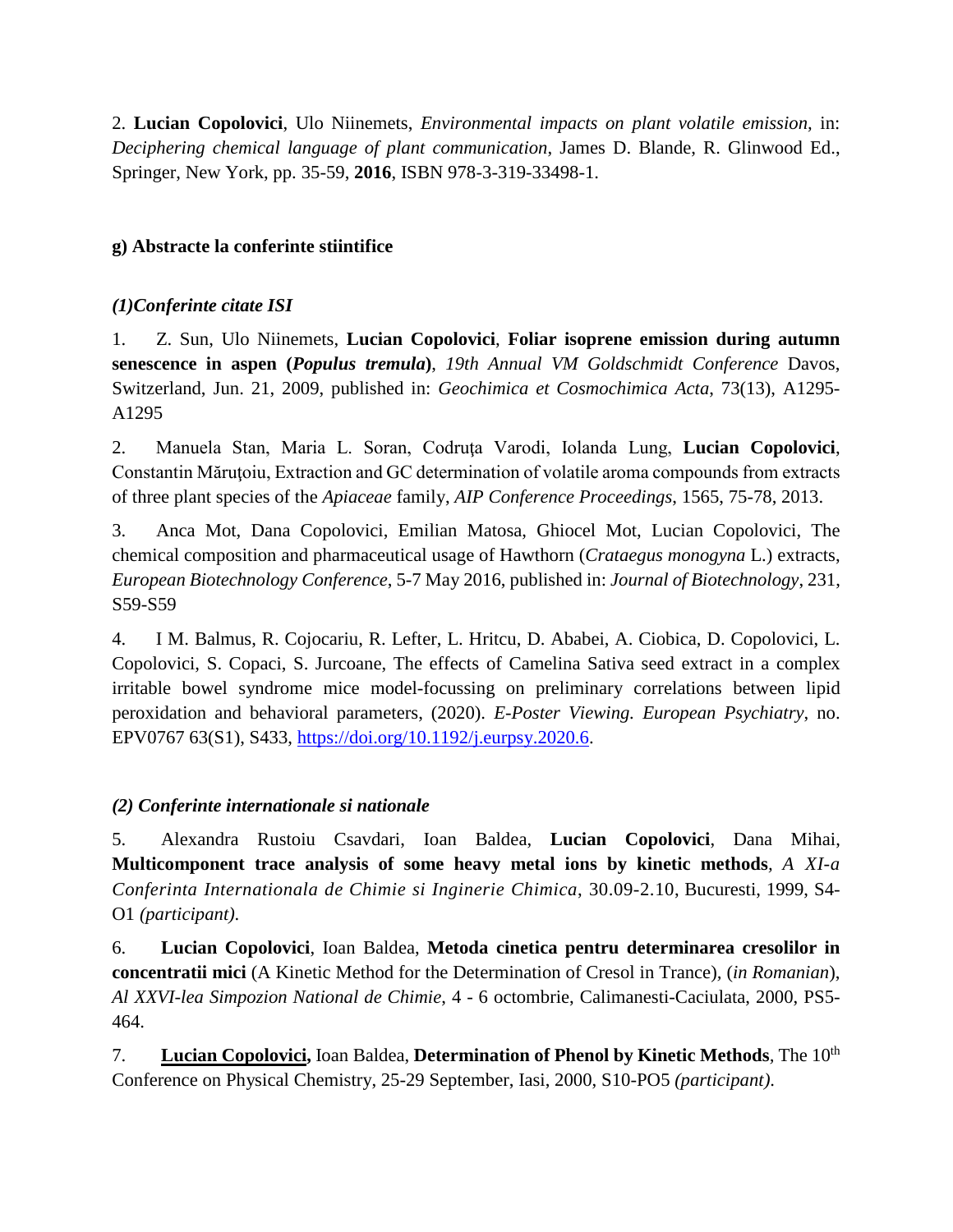*8.* **Lucian Copolovici**, Ioan Baldea, **Kinetic Determination of Aromatic Amines at Millimolar Level**, *7th International Symposium on Analytical Chemistry*, Bucuresti, 26-29 septembrie 2001, P9 *(participant)*

*9.* **Lucian Copolovici**, Ioan Baldea, Alexandra Balc, **Determination of Aromatic Amines by Kinetic Methods**, *7th International Symposium on Analytical Chemistry*, Bucuresti, 26-29 septembrie 2001, P8 *(participant)*

*10.* **Lucian Copolovici**, Ioan Baldea, **Kinetic Determination of Aromatic Amines at Millimolar Level** *30 de ani învăţământ de inginerie chimică*, Cluj-Napoca, 6-8 septembrie 2001, S5-O2 *(participant)*

11. **Lucian Copolovici**, Claudia Mureşanu, Florina Făgădar, **Kinetics, mechanism and analytical applications of catalase catalyzed decomposition of H2O2 in the presence of phenolic inhibitors,** *A XII-a Conferinta Internationala de Chimie si Inginerie Chimica*, 13.09-15.09, Bucuresti, 2001, S4-P25 *(participant)*.

12. Simona Bungău, Ioan Bâldea, **Lucian Copolovici**, **Kinetic Determination of Vitamines by Using Landolt-Type Reactions**, *3rd International Conference of the Chemical Societies of the South-Eastern European Countries on* "*Chemistry in the New Millennium - an Endless Frontier*", Bucureşti, 22.09-25.09 2002, P144 *(participant)*

*13.* Claudia Mureşanu, **Lucian Copolovici**, Florina Făgădar, **Kinetics, mechanism and**  analytical applications of catalase catalyzed decomposition of  $H_2O_2$  in the presence of **hydroxylamine**, *3rd International Conference of the Chemical Societies of the South-Eastern European Countries on* "*Chemistry in the New Millennium - an Endless Frontier*", Bucureşti, 22.09-25.09 2002, P145 *(participant)*

*14.* **Lucian Copolovici**, Ioan Bâldea, Kinetic determination of aromatic amines in mixture using a logarithmic extrapolation method, *3rd International Conference of the Chemical Societies of the South-Eastern European Countries on* "*Chemistry in the New Millennium - an Endless Frontier*", Bucureşti, 22.09-25.09 2002, P146 *(participant)*

15. S. Bungău, Ioan Bâldea, **Lucian Copolovici**, Florian Bănică, Kinetic Determination of Upsarin components using Landolt-Type Reactions, The  $27<sup>th</sup>$  Annual Congress of American-Roumanian Academy of Arts and Science, Oradea, 12.04-15.04, 2002, P46

*16.* **Lucian Copolovici**, Ioan Bâldea şi Alexandra Rustoiu-Csavdari, Determinarea *para*toluidinei şi fenolului în amestec prin o metodă cinetică (para-toluidine and phenol Determination Using a Kinetic Method), (*in Romanian*), *Al XXVII-lea Simpozion National de Chimie*, 23 -26 octombrie, Calimanesti-Caciulata, 2002, S5-270 *(participant)*

17. Simona Bungău, Ioan Bâldea and **Lucian Copolovici**, Determinarea vitaminelor  $B_1$  și  $B_6$ prin oxidare cu permanganat (Vitamins  $B_1$  and  $B_6$  Determination Using Permangante), *(in Romanian*), *Al XXVII-lea Simpozion National de Chimie*, 23 -26 octombrie, Calimanesti-Caciulata, 2002, S5-298 *(participant)*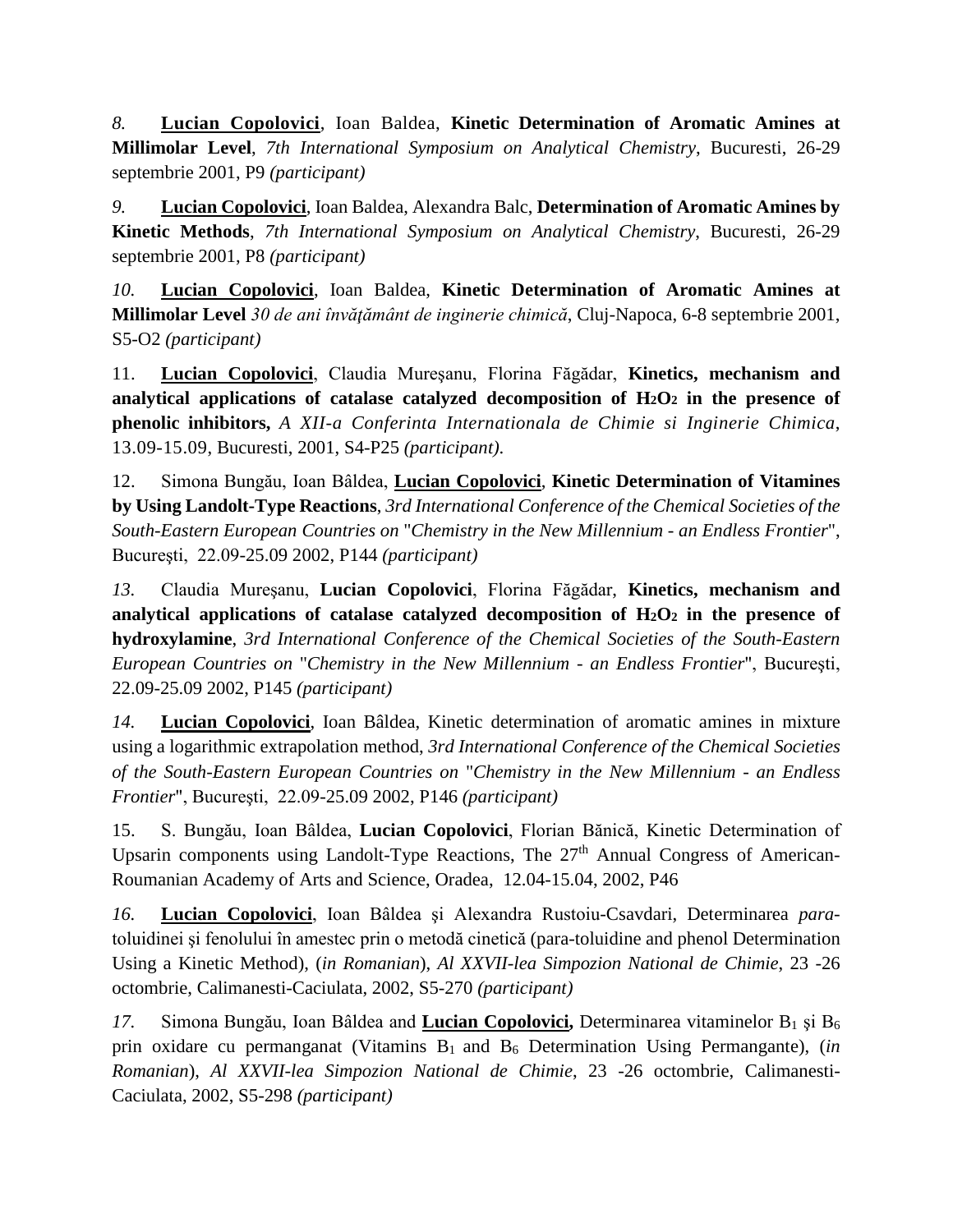*18.* Simona Bungău, Ioan Bâldea, Gavril Niac and **Lucian Copolovici**, O metodă cinetică de determinare a acidului ascorbic din fructe (A Kinetic Methods for Ascorbic Acid Determination in Fruits), (*in Romanian*), *Al XXVII-lea Simpozion National de Chimie*, 23 -26 octombrie, Calimanesti-Caciulata, 2002, S5-316 *(participant)*

*19.* **Lucian Copolovici**, Atilla Horvath and Ioan Bâldea, **Kinetics and Analytical Application of Phenol Oxidation by Potassium Permanganate in Acidic Media**, A *III-a Conferinţă a Facultăţii de Chimie Industrială,* 13.11-15.11, Iaşi, 2002, S5-O6 *(participant)*

*20.* Claudia Muresanu, **Lucian Copolovici** and Florina Fagadar, Cinetica şi aplicaţiile analitice ale reactiei de descompunere a apei oxigenate catalizate enzimatic (Kinetics and Analytical Application of The Hydroperoxide Decomposition in Enzymatic Catalysis) (*in Romanian*), A *IIIa Conferinţă a Facultăţii de Chimie Industrială,* 13.11-15.11, Iaşi, 2002, S5-O7 *(participant)*

*21.* **Lucian Copolovici**, Alexandra Rustoiu-Csavdari, Ioan Baldea, **O metodă cinetică de determinarea a fenolului şi** *para***-toluidinei** (A Kinetic Method for Phenol and *para*-toluidine Determination) (*in Romanian*), Conferința Univ. de Nord, 08.05-09.05, Baia Mare, 2003, P1, *(participant)*

*22.* Simona Bungău, **Lucian Copolovici** and Ioan Bâldea, **Kinetic Determination Methods for Ascorbic Acid by Using N-(1-naphtyl) Etilendiamine Hydrocloride,** *11th Physical Chemistry Conference (ROMPHYSCHEM 11)*, 2.09-5.09, Timişoara, 2003, S10-P119 *(participant)*

*23.* Simona Bungău, **Lucian Copolovici** and Ioan Bâldea, **Kinetic Determination of paraaminobenzoic acid (H vitamin) By using Landolt-Type Reactions,** *11th Physical Chemistry Conference (ROMPHYSCHEM 11)*, 2.09-5.09, Timişoara, 2003, S10-P120 *(participant)*

*24.* **Lucian Copolovici**, Claudia Muresanu and Florina Fagadar, **A New Kinetic Method For the Determination of Hydroxilamine Using an Oxygen Sensor**, *11th Physical Chemistry Conference (ROMPHYSCHEM 11)*, 2.09-5.09, Timişoara, 2003, S10-P131 *(participant)*

*25.* **Lucian Copolovici**, Ioan Baldea, **Spectrophotometrical Kinetic Determination of** β**naphtol at Millimolar Level**, *11th Physical Chemistry Conference (ROMPHYSCHEM 11)*, 2.09- 5.09, Timişoara, 2003, S10-P132 *(participant)*

*26.* Anca Molnar, Ioan Baldea, **Lucian Copolovici** and Simona Bungau**, Kinetics and Analytical Application of Oxidation of Thiamine by Permanganate in Acidic Media**, *13th Romanian International Conference on Chemistry and Chemical Engineering*, 16.09-20.09, Bucuresti, 2003, S3-P19 *(participant)*

*27.* Simona Bungău, **Lucian Copolovici** and Ioan Bâldea, **Determination of Ascorbic Acid and Acetylsalicylic Acid in Mixture**, *13th Romanian International Conference on Chemistry and Chemical Engineering*, 16.09-20.09, Bucuresti, 2003, S4-O2 *(participant)*

*28.* Claudia Muresanu, **Lucian Copolovici**, **Kinetic Method for Acetylsalicylic Acid Determination Based On its Inhibitory Effect Upon Catalytic Decomposition of H2O2**, *13th*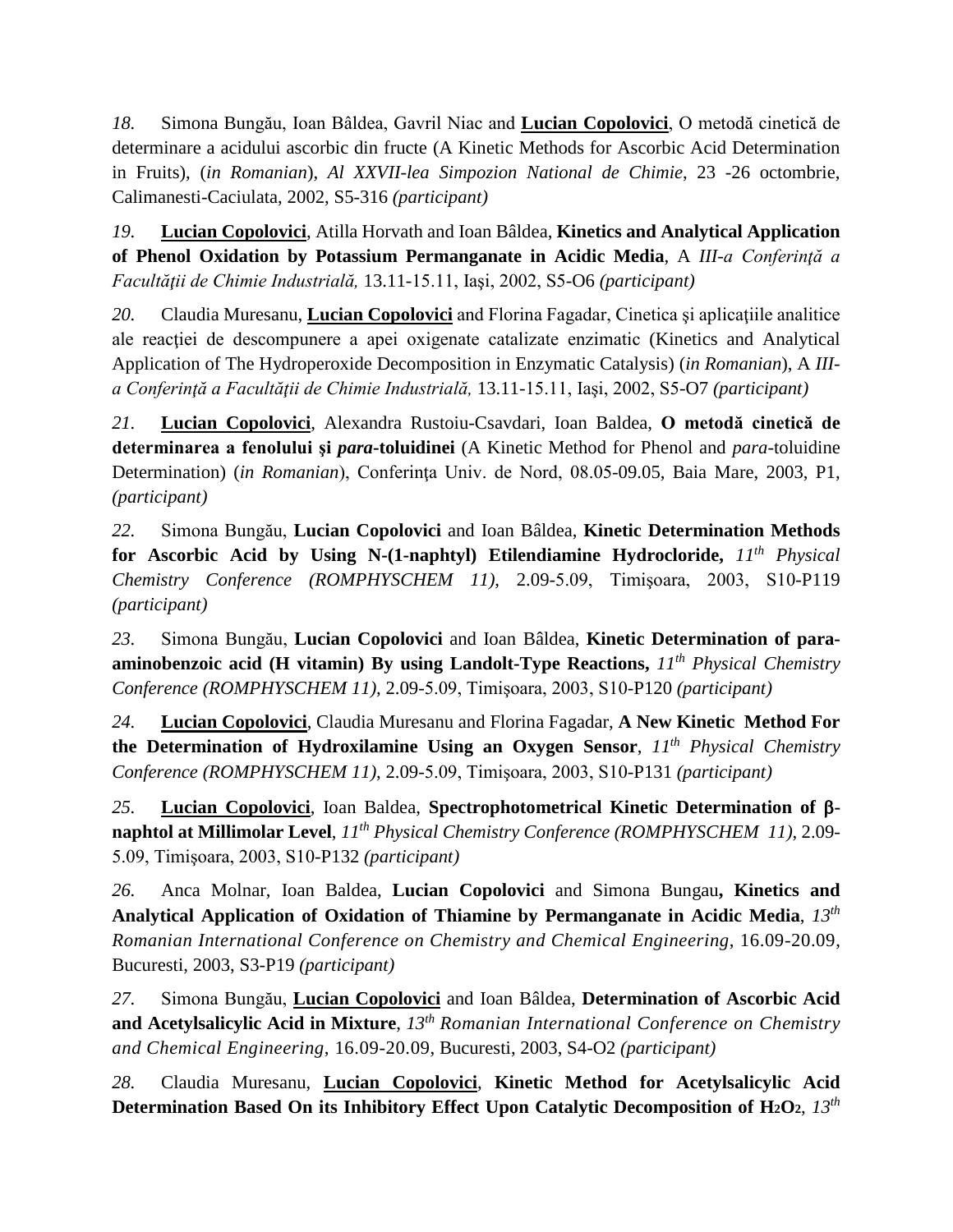*Romanian International Conference on Chemistry and Chemical Engineering*, 16.09-20.09, Bucuresti, 2003, S4-P08, *(participant)*

*29.* **Lucian Copolovici** Ioan Bâldea and Atilla Horvath, **Phenol Oxidation by Potassium Permanganate in Acidic Media. Kinetics and Analytical Application**, *13th Romanian International Conference on Chemistry and Chemical Engineering*, 16.09-20.09, Bucuresti, 2003, S4-P19 *(participant)*

*30.* Florina Fagadar, Ioan Baldea and **Lucian Copolovici**, **Kinetic Method For Phenol Determination Based on its Inhibitory Effect Upon Catalytic Decompositions of H2O2**, *13th Romanian International Conference on Chemistry and Chemical Engineering*, 16.09-20.09, Bucuresti, 2003, S4-P20 *(participant)*

*31.* **Lucian Copolovici, Physical-Chemical Characterization of VOC Emission,** *ISONET-VOCBAS Summer school*, 20-24.09, Pievo-Tesino (Italy), 2004 *(participant)*

32. **Lucian Copolovici**, Felicia Dragan, **Analytical Application of Atenolol Oxidation by Bichromate in Acidic Media**, *Advanced Spectroscopies on Biomedical and Nanostructured Systems*, 19-22 September, Cluj-Napoca, 2004

33. **Lucian Copolovici**, Felicia Dragan, Simona Bungau, **Determinarea acidului acetilsalicilic prin oxidare cu permanganat** (Determination of Acetylsalicylic Acid from Drugs Using Kinetic Methods), (*in Romanian*), *Al XXVIII-lea Simpozion National de Chimie*, 4 -6 octombrie, Calimanesti-Caciulata, 2004, S4-273

34. **Lucian Copolovici**, Simona Bungau, Felicia Dragan, **Thiamine determination from medicines using gas chromathography**, *A 4-a* Conferinta Procese Izotopice si moleculare, 22- 24.september, Cluj-Napoca, 2005, P. 5.

35. **Lucian Copolovici, Effects of low-molecular organic compounds and salt content on partitioning equilibrium of monoterpene at water – air and water- lipid phases interfaces**, *VOCBAS workshop,* Julich, Germany, 13-15 June 2006.

36. Felicia Dragan, **Lucian Copolovici**, Ioan Bratu, **Determinarea constantei de stabilitate a metoprololului si atenololului in** β**-ciclodextrina**, *Al XXIX-lea Simpozion National de Chimie*, 4 -6 octombrie, Calimanesti-Caciulata, 2006, p. 391

37. **Lucian Copolovici**, Willy Maenhaut, **Determinarea acizilor dicarboxilici din probe de aer prin cromatografie de schimb ionic**, *Al XXIX-lea Simpozion National de Chimie*, 4 -6 octombrie, Calimanesti-Caciulata, 2006, p. 409

38. **Lucian Copolovici**, Willy Maenhaut, **Semivolatil Behaviour of Dicarboxylic acids at Rural (K-puszta, Hungary) and Urban (Gent, Belgium) Sites**, 10<sup>th</sup> Edition of *Academic Days, Timisoara, Romania*, May 24-25, 2007, o1 (*participant*)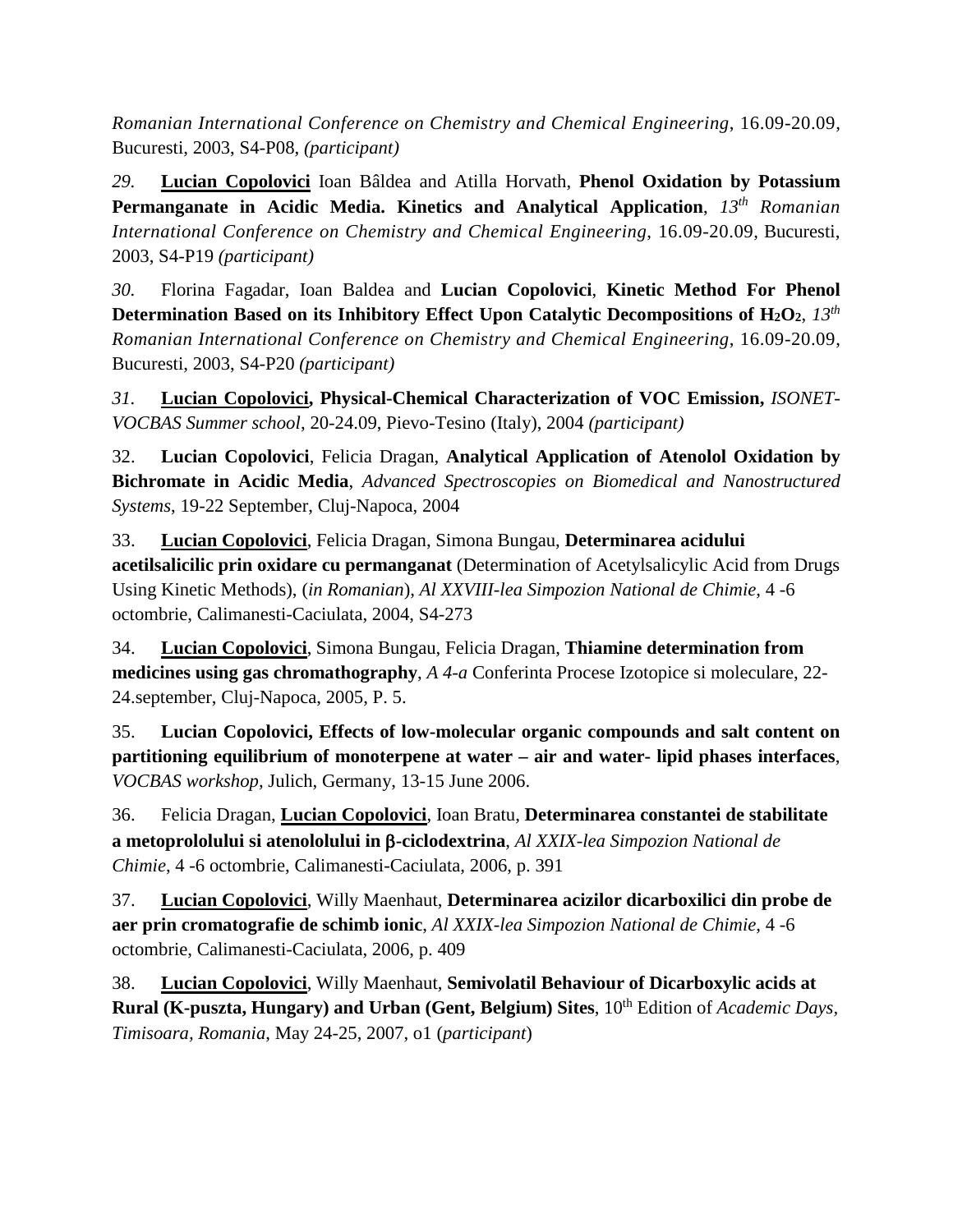39. **Lucian Copolovici**, Vito Lippolis, Cristian Silvestru, Mesityltellurium(II) Iodide, Tellurium(II) Diiodide and Selenium(II) Diiodide Complexes with  $[Ph_2P(E)]_2NH$  (E = S, Se), *10th Edition of Academic Days*, Timisoara, Romania, May 24-25, 2007, P4 (*participant*)

40. **Lucian Copolovici**, Vito Lippolis, Cristian Silvestru, **Synthesis and Characterization of New Compounds Containing the -Se-Se- Bridge**, *Tenth International on the Chemistry of Selenium and Tellurium*, Lodz, Poland, 21-29 June 2007 (*participant*)

41. **Lucian Copolovici**, Cristian Silvestru, Varga Richard, **Synthesis, characterization and crystal structures of new hypervalent organotellurium compounds**, *XVII EuChemMS Conference on Organometallic Chemistry*, 1.09-6.09 Sofia, Bulgaria, 2007, (*participant*)

42. Merje. Toome, Steffen Noe, **Lucian Copolovici**, **Emission of willow challenged with leaf rust fungus**, *ESF VOCBAS Science Conference*, 14.01 – 17.01, Taagepera, Estonia, 2009 (*participant*)

43. **Lucian Copolovici**, Irina Bichele, Ulo Niinemets, **LOx products emission from plants induced by stress conditions. A comparison between different species**, *ESF VOCBAS Science Conference*, 14.01 – 17.01, Taagepera, Estonia, 2009 (*participant*)

44. Irina Bichele, **Lucian Copolovici**, Ulo Niinemets, **The burst of volatile products of the lipoxygenase pathway is related to membrane damage and programmed cell death in leaves exposed to extreme high temperatures**, *ESF VOCBAS Science Conference*, 14.01 – 17.01, Taagepera, Estonia, 2009 (*participant*)

45. Andrea Ghirardo, **Lucian Copolovici**, Seffen Noe, Joerg-Peter Schnitzler, Ulo Niinemets, **BVOCs emission under chilling and hot stresses in poplar trees**, *ESF VOCBAS Science Conference*, 14.01 – 17.01, Taagepera, Estonia, 2009 (*participant*)

46. Zhihong Sun, **Lucian Copolovici**, Ulo Niinemets, **Foliar methanol and isoprene emissions during autumn senescence in aspen (***Populus tremula***)**, *ESF VOCBAS Science Conference*, 14.01 – 17.01, Taagepera, Estonia, 2009 (*participant*)

47. **Lucian Copolovici**, Ulo Niinemets, **Flooding induced emissions of volatile signaling compounds in species with differing waterlogging tolerance**, *Plant Abiotic Stress-from signaling to development, 2nd meeting of INPAS*, 14.05-17.05, Tartu, Estonia, 2009, p. 51 (*participant*)

48. Irina Bichele, **Lucian Copolovici**, Ulo Niinemets, **Heat shock induce membrane damage, volatiles emission of methanol and lipoxygenase pathway, and programmed cell death in intact leaves**, *Plant Abiotic Stress-from signaling to development, 2nd meeting of INPAS*, 14.05- 17.05, Tartu, Estonia, 2009, p. 47 (*participant*)

49. [Boy Possen,](http://fi.linkedin.com/pub/boy-possen/11/877/333) Mikko Anttonen, **Lucian Copolovici**, Juha Heiskanen, Katri Kostiainen, Sari Kontunen-Soppela, Ülo Niinemets, Elina Oksanen, Matti Rousi, Elina Vapaavuori, **Genetic variation in biomass accumulation within a Silver birch (***Betula pendula* **Roth) population**,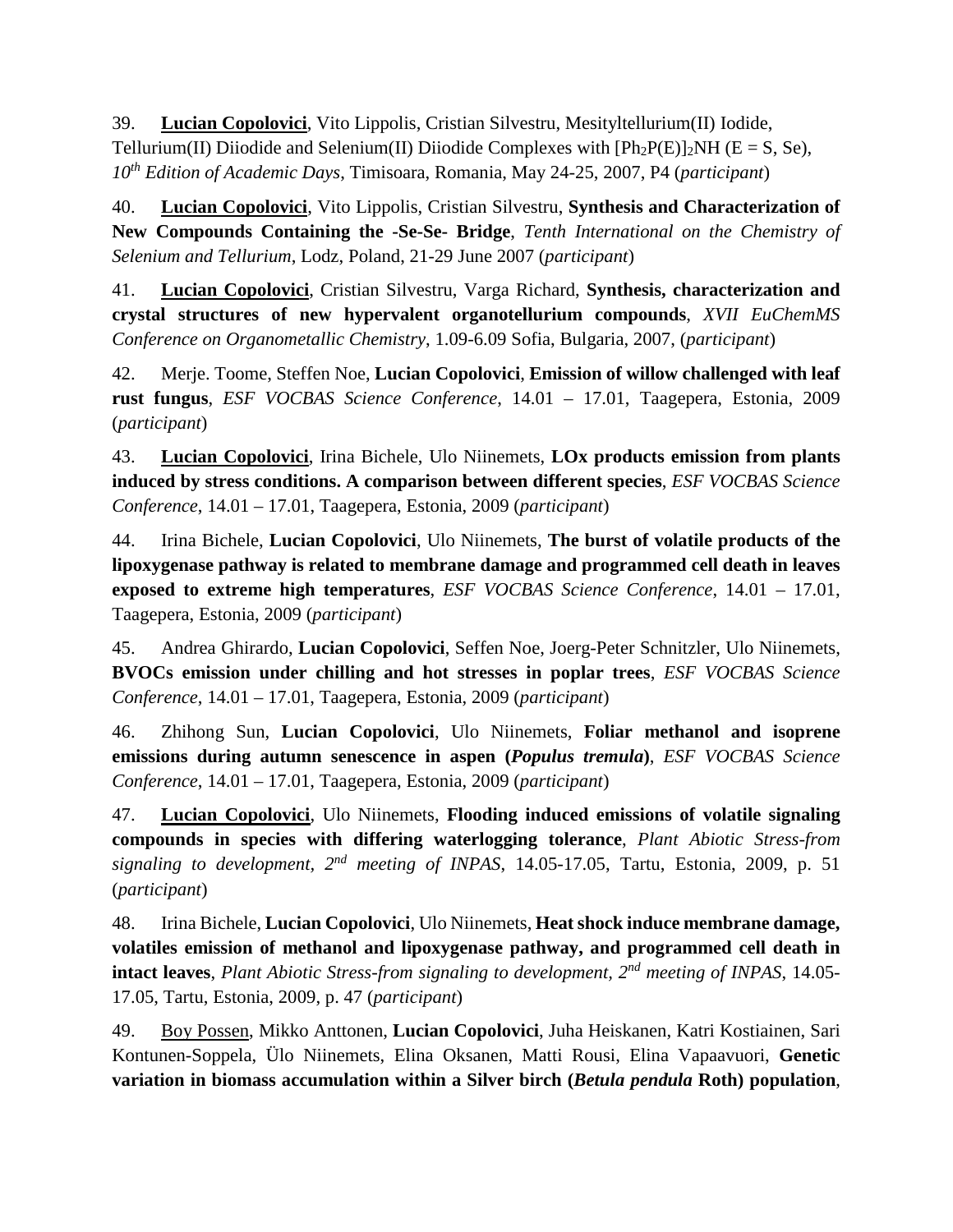*8th APGC Symposium: 'Plant Functioning in a Changing Global and Polluted Environment*, Groningen, Netherlands, June 8, 2011

50. Virginia Coman, Florina Copaciu, Ocsana Opriş, **Lucian Copolovici**, **Chromatographic analysis of some textile dyes from wastewater samples and their effect over the nonvolatile secondary metabolites of wheat and rye**,  $0.29<sup>th</sup> International Symposium on Chromatography$ ", 9-12 Septembrie 2012, Torun, Poland

51. **Lucian Copolovici**, Ülo Niinemets, Astrid Kännaste, Andreea Pag, Adina Bodescu, Daniel Tomescu, **The identification and atmospheric role of volatile compounds emitted by plants in stress conditions**, *9th Conference of Environmental Legislation, Safety Engineering and Disaster Management*, Cluj-Napoca, Romania, 25-27.10.2012 (*participant*)

52. **Lucian Copolovici,** Astrid Kännaste, Ülo Niinemets, **Determination of terpene emissions and contents from stress plants using gas chromatography,** *Centenary of Education in Chemical Engineering*, Iasi, 28-30 November 2012 (*participant*)

53. Andrea Pag, Daniel Tomescu, Adina Bodescu, Astrid Kännaste, Trinu Remmel, Ülo Niinemets and **Lucian Copolovici**, **Emission of volatiles organic compounds from stressed plants**, *International Symposium Research and Education in Innovation Era, 4th Edition*, Arad, 08.11-09.11 2012, (*participant*).

54. Adina Bodescu, Andreea Pag, Daniel Tomescu, **Lucian Copololovici**, **Analytical method for determination of Biogenic Volatile Organic Compounds**, *International Symposium Research and Education in Innovation Era, 4th Edition*, Arad, 08.11-09.11 2012 (*participant*).

55. **Lucian Copolovici**, Identificarea şi rolul în atmosferǎ a compuşilor volatili emişi de plante în condiții de stres, *Conferinta Internationala* "Practici si Experiente in Protectia *Mediului" in cadrul targului Ecomediu*, Arad, 16-18 Octombrie 2013 (*participant*).

56. **Lucian Copolovici**, Andreea Pag, Astrid Kännaste, Daniel Tomescu, Adina Bodescu, Ülo Niinemets, **Volatile organic compound emissions from** *Betula verrucosa* **under flooding and drought stresses**, *Environment & Progress 2013*, Cluj-Napoca, 25 Octombrie 2013 (*participant*).

57. Steffen M Noe, Katja Hüve, Ülo Niinemets, **Lucian Copolovici**, **Spatial and seasonal variation in volatile compounds air concentrations in a hemiboreal mixed forest**. *EGU General Assembly* 2013, (*Geophysical Research Abstracts*; 15).

58. Eve Veromann, Merje Toome, Astrid Kännaste, Riina Kaasik, **Lucian Copolovici**, Jaak Flink, Gabriella Kovács, Lea Narits, Anne Luik, Ülo Niinemets, **Effects of nitrogen fertilization on insect pests, their parasitoids, plant diseases and volatile organic compounds in** *Brassica napus*. *In: Future IPM in Europe (on USB stick): Future IPM in Europe, 19-21.03.2013, Riva del Garda, Italy*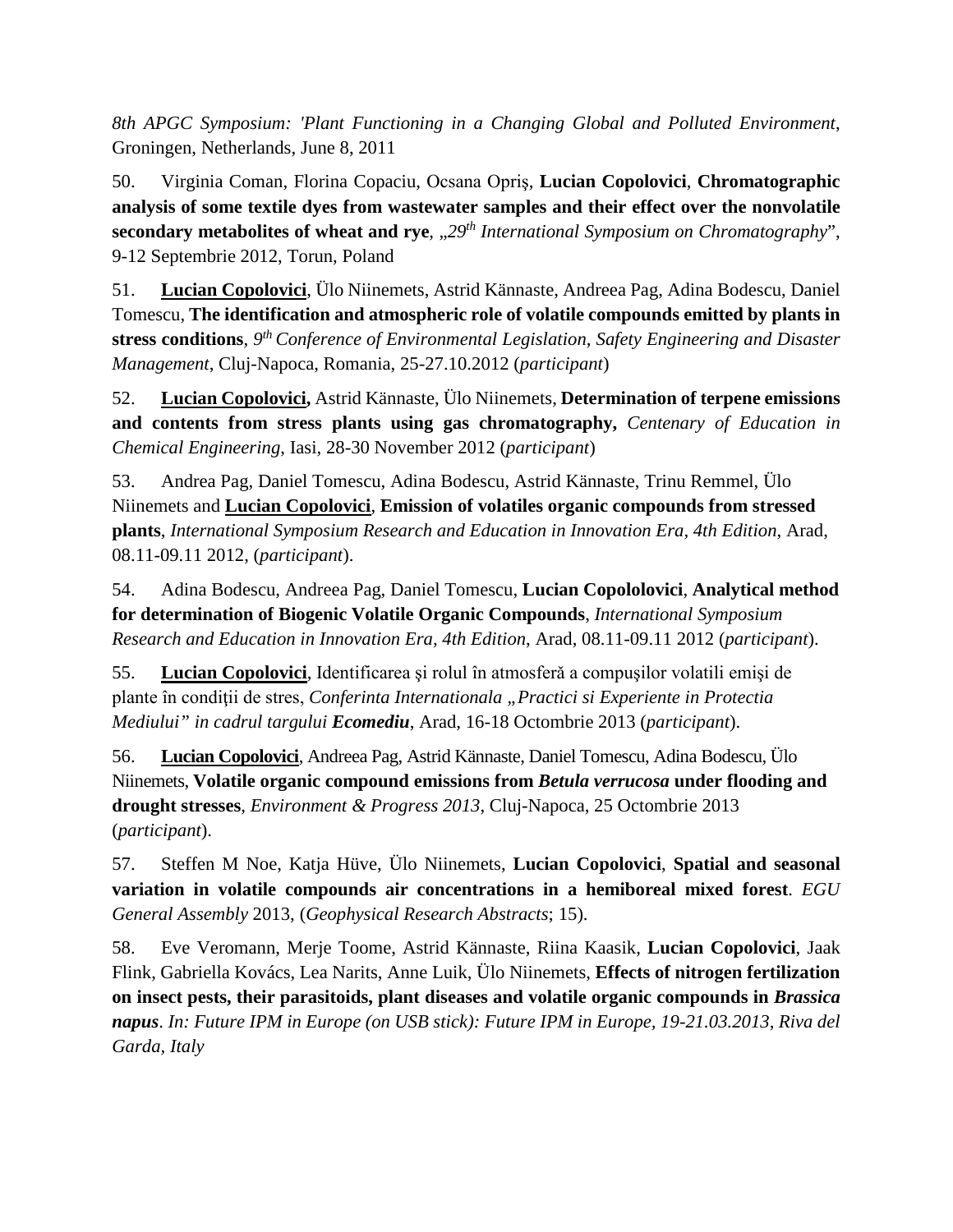59. **Lucian Copolovici,** Pag Andreea, Astrid Kännaste, Daniel Tomescu, Adina Bodescu and Ülo Niinemets, **Volatiles Organic Compounds and Their Roles in Plants Defense**, *13th Edition Timisoara's Academic Days*, 13-14 June, Timisoara, Romania 2013, (*participant*)

60. M. Stan, M.L. Soran, C. Varodi, I. Lung, **L. Copolovici**, C. Măruţoiu, **Extraction and gas chromatographic determination of essential oils from three plant species of the** *Apiaceae* **family**, *International Conference "Processes in Isotopes and Molecules* PIM 2013 –24 – 27 September, Cluj-Napoca, Romania

61. Daniel Tomescu, Andreea Pag, Radu Sumalan and **Lucian Copolovici**, **The influence of soil salinity on photosynthetic parameters of** *Solanum lycopersicum* **L. plants**, *Agri-Food Sciences, Processes and Technologies*, Sibiu, 14-15 May, 2014 (*participant*)

62. **Lucian Copolovici**, Andreea Pag, Astrid Kännaste, Daniel Tomescu, Adina Bodescu, Ülo Niinemets, **Volatile organic compound emissions from** *Quercus* **genus under abiotic stresses**, *Agriculture for Life, Life for Agriculture,* Bucharest, 5-7 June 2014 (*participant*)

63. **Lucian Copolovici**, Astrid Kännaste, Andreea Pag, Daniel Tomescu, Adina Bodescu, Ülo Niinemets, New Gas Chromatography Mass-Spectrometry Methods used for Trapping and Determination of Volatile Organic Compounds Emitted by Plants, *The 3rd International Conference on Analytical and Nanoanalytical Methods for Biomedical and Environmental Sciences "IC-ANMBES 2014"* June  $13<sup>th</sup> - 15<sup>th</sup>$ , 2014, Brasov, Romania

64. Manuela Stan, Maria Soran, Ildiko Lung, **Lucian Copolovici**, Maria Trusca, **The influence of microwave fields on volatile organic compounds from three Romanian aromatic plants**, *XVI YUCORR, Meeting Point of the Science and Practice in the Fields of Corrosion, Materials and Environmental Protection*, June 23 - 26, 2014, Tara Mountain, Serbia

65. Manuela Stan, Maria Soran, Ildiko Lung, **Lucian Copolovici**, Constantin Marutoiu, **Microwave fields effect on the essential oils from some aromatic plants**, *XVI YUCORR, Meeting Point of the Science and Practice in the Fields of Corrosion, Materials and Environmental Protection*, June 23 - 26, 2014, Tara Mountain, Serbia

66. **Lucian Copolovici,** Ülo Niinemets, **Biogenic volatile organic compounds emission and their role in climate change**, 10*th Conference of Environmental Legislation, Safety Engineering and Disaster Management*, Cluj-Napoca, Romania, 18-19.09.2014 (*participant*)

67. Dana Copolovici, Andreea Ioana Pag, Felicia Dragan, **Lucian Copolovici**, **Chemical analysis of** *Sambucus Ebulus L***. extracts**, 10*th Conference of Environmental Legislation, Safety Engineering and Disaster Management*, Cluj-Napoca, Romania, 18-19.09.2014 (*participant*)

68. Adina-Maria Bodescu, Astrid Kannaste, Andreea Pag, Ülo Niinemets, **Lucian Copolovici**, **The influence of temperature stress of biogenic volatile organic compounds emission and photosynthetic parameters for** *Quercus robur* **trees**, 10*th Conference of Environmental Legislation, Safety Engineering and Disaster Management*, Cluj-Napoca, Romania, 18- 19.09.2014 (*participant*)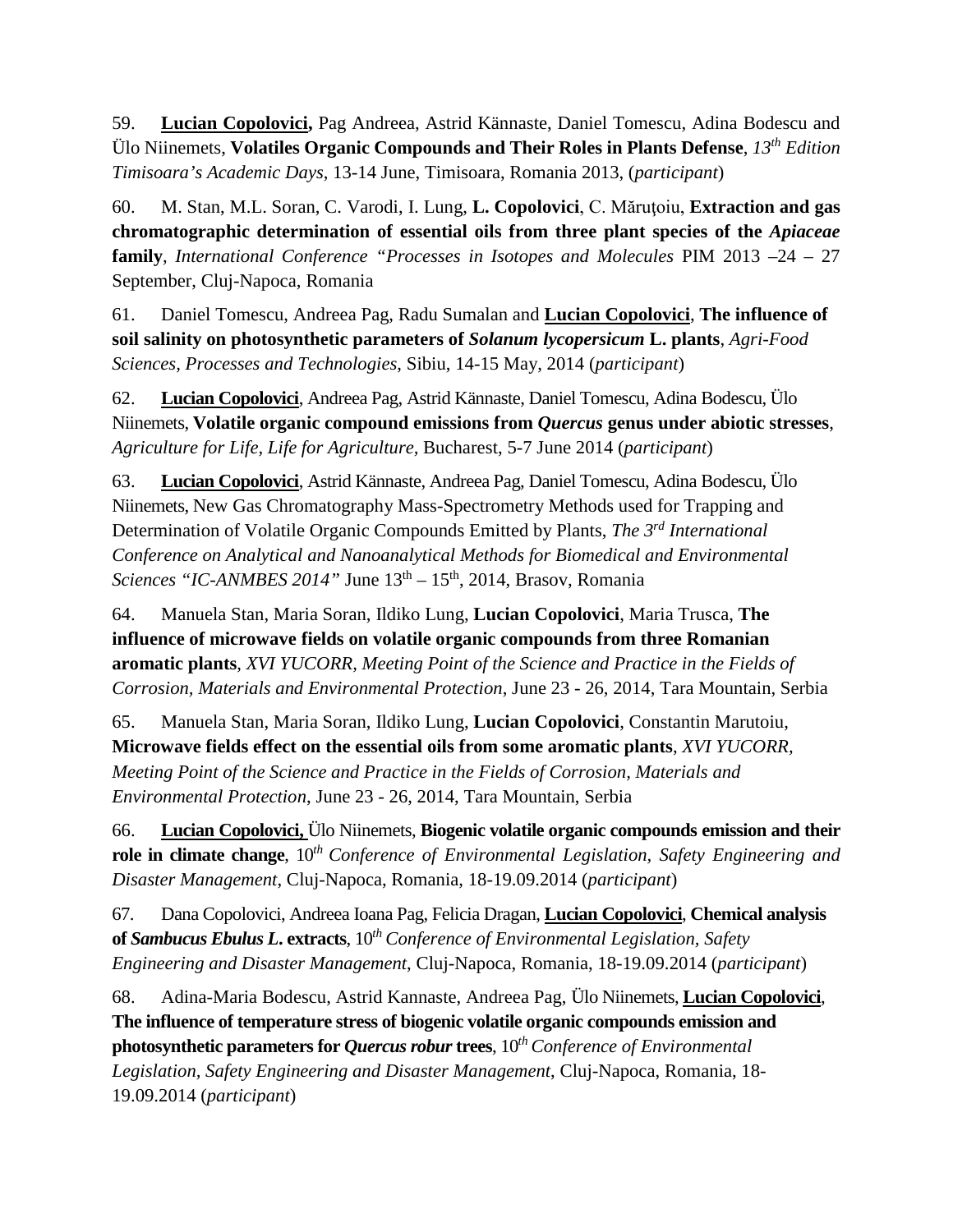69. Andreea Ioana Pag, Daniel Tomescu, Astrid Kannaste, Adina Bodescu, Ülo Niinemets, **Lucian Copolovici, Volatile organic compound emission from** *Quercus robur* **under abiotic and biotic stress,** 10*th Conference of Environmental Legislation, Safety Engineering and Disaster Management*, Cluj-Napoca, Romania, 18-19.09.2014 (*participant*)

70. Daniel Tomescu, Andreea Pag, Adina Bodescu, Astrid Kannaste, Ülo Niinemets, **Lucian Copolovici**, **Volatile organic compounds emmisions from** *Quercus Robur* **under drought stress,** 10*th Conference of Environmental Legislation, Safety Engineering and Disaster Management*, Cluj-Napoca, Romania, 18-19.09.2014 (*participant*)

71. **Lucian Copolovici**, Astrid Kännaste, **Andreea Pag, Daniel Tomescu, Adina Bodescu**, Ülo Niinemets, Volatile organic compounds emitted by plants determination using new gas chromatography mass-spectrometry methods, *Symposium Research and Education in Innovation Era, 4th Edition*, Arad, 6-7 Noiembrie 2014.

72. **Andreea Ioana Pag, Daniel Tomescu**, Astrid Kännaste, **Adina Bodescu**, Ülo Niinemets, **Lucian Copolovici**, Volatile organic compound emissions from pedunculate oak under abiotic and biotic stress, *Symposium Research and Education in Innovation Era, 4th Edition*, Arad, 6-7 Noiembrie 2014.

73. **Adina Bodescu**, Astrid Kannaste, Andreea Pag, Ülo Niinemets, Lucian Copolovici, The influence of temperature stress on the emissinon of biogenic volatile organic compounds and photosynthetic parameters of *Quercus robur* trees, *Symposium Research and Education in Innovation Era, 4th Edition*, Arad, 6-7 Noiembrie 2014.

74. Daniel Tomescu, Andreea Pag, Adina Bodescu, Astrid Kännaste, Ülo Niinemets, **Lucian Copolovici**, Volatile organic compound emissions from oak under drought stress, *Symposium Research and Education in Innovation Era, 4th Edition*, Arad, 6-7 Noiembrie 2014.

75. **Lucian Copolovici,** Andreea Pag, Astrid Kannaste, Ülo Niinemets, Monitoring volatile organic compounds emitted by plants using a new gas chromatography mass spectrometry method, *XXXIII-rd Romanian Chemistry Conference,* Calimanesti-Caciulata, 1-3 Octombrie 2014

76. **Lucian Copolovici**, Ulo Niinemets, The temperature effect on terpenes partitioning equilibrium at water-air interface, *National Symposium Environment & Progress*, 29-30 Octombrie 2015, Cluj-Napoca, Romania.

77. **Lucian Copolovici**, Astrid Kännaste, Ülo Niinemets, Environmental impact on volatile organic compounds emission from plants, *International U.A.B. – B.EN.A. Conference*, Mai 28- 30th, 2015, Alba Iulia, Romania

78. **Lucian Copolovici,** Adina Bodescu, Andreea Pag, Astrid Kännaste, Daniel Tomescu, Ülo Niinemets, Volatile organic compound emissions and photosynthetic parameters of *Quercus Rubra* under temperature stresses, *Agriculture for Life, Life for Agriculture* June 4 - 6, 2015, Bucharest, Romania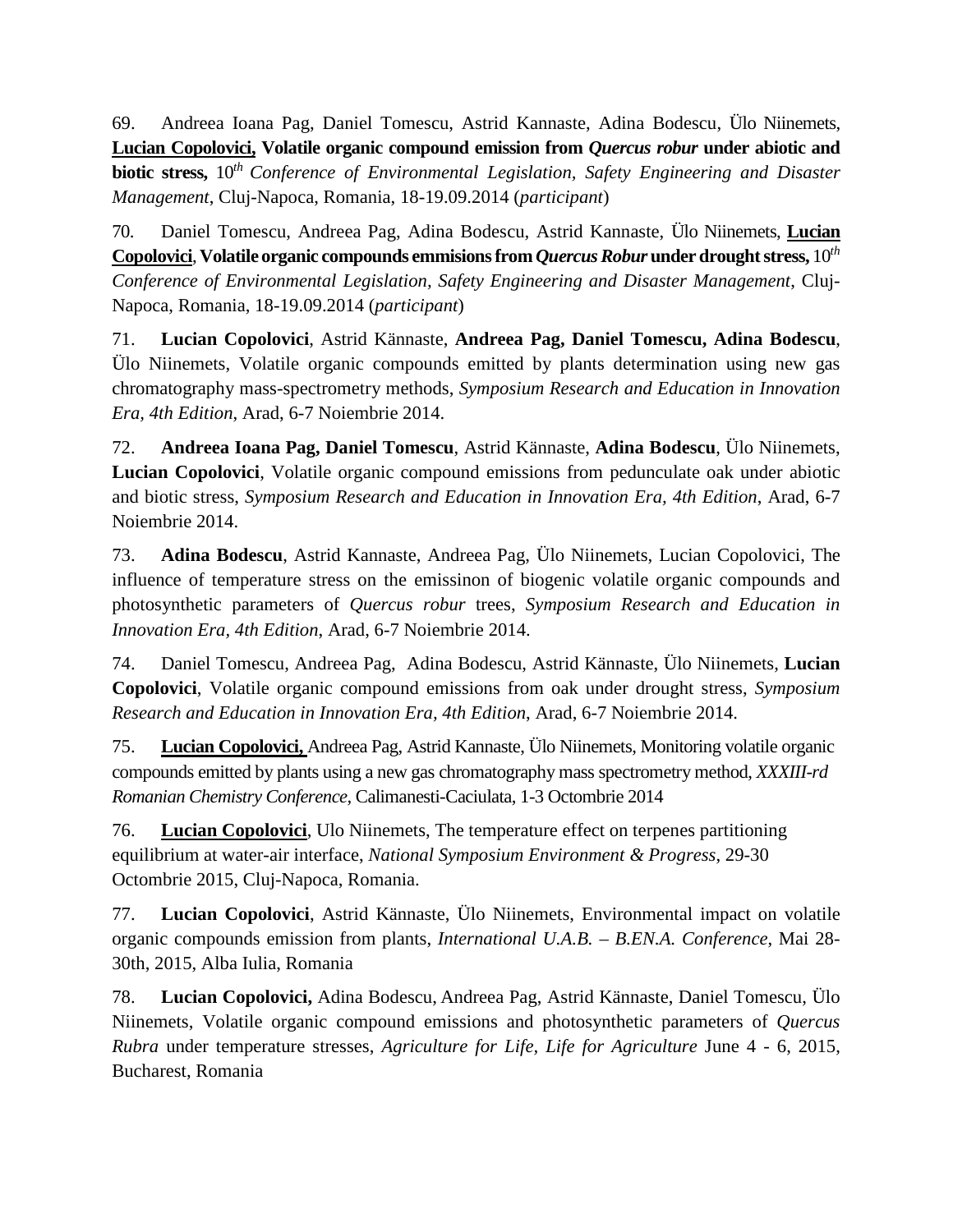79. **Lucian Copolovici**, Astrid Kännaste, Leila Pazouki, Ülo Niinemets, The profile of the Secondary Metabolic compounds from *Lycopersicon esculentum* plants in stress conditions, *The RSBMB Anniversary 25th Conference*, 17-18 September, 2015, Bucharest, Romania

80. **Lucian Copolovici**, Ülo Niinemets, Environment affects the plants but the environment could be influenced by compounds emitted by plants?, *11th International Conference ELSEDIMA "Environmental Legislation, Safety Engineering and Disaster Management" Building Disaster Resilience in a Changing World*, 26-28 May, 2016, Cluj-Napoca, Romania

81. Monica Taschina, **Lucian Copolovici**, The influence of acetaminophen on physiological characteristics and volatile organic compounds in *Phaseolus vulgaris*, *11th International Conference ELSEDIMA "Environmental Legislation, Safety Engineering and Disaster Management" Building Disaster Resilience in a Changing World*, 26-28 May, 2016, Cluj-Napoca, Romania

82. Dennis N. Iosif, **Lucian Copolovici**, Dana M. Copolovici, Anthropogenic Aromatic Hydrocarbons in Arad Atmosphere, *11th International Conference ELSEDIMA "Environmental Legislation, Safety Engineering and Disaster Management" Building Disaster Resilience in a Changing World*, 26-28 May, 2016, Cluj-Napoca, Romania

83. Dana M. Copolovici and **Lucian Copolovici**, Volatile Organic Compounds Emission from Cars Indoor and Their Implication to Human Health, *11th International Conference ELSEDIMA "Environmental Legislation, Safety Engineering and Disaster Management" Building Disaster Resilience in a Changing World*, 26-28 May, 2016, Cluj-Napoca, Romania

84. **Lucian Copolovici** and Ulo Niinemets, Environmental effect on emission of volatile organic compounds from plants, *Agriculture for Life, Life for Agriculture,* June 9 - 11, 2016, Bucharest, Romania

85. Dana Copolovici, Dana Radu, Georgeta Pop, **Lucian Copolovici**, Chemical analysis and antimicrobial activity of *Lavandula officinalis* L. essential oils, *Agriculture for Life, Life for Agriculture,* June 9 - 11, 2016, Bucharest, Romania

86. **Lucian Copolovici**, Ülo Niinemets, New insights into volatile organic compounds emissions and climate change, *6th International Symposium Research and Education in Innovation Era*, December 08-10, 2016, Arad, Romania

87. Denissa A. Pop, Alina Ban, **Lucian Copolovici**, Dana Copolovici, Chromatographic analysis of some food products, *6th International Symposium Research and Education in Innovation Era*, December 08-10, 2016, Arad, Romania

88. Adina Bodescu, Daniel Tomescu, Andreea Pag, **Lucian Copolovici**, The influence of drought on Timis County forest, *6th International Symposium Research and Education in Innovation Era*, December 08-10, 2016, Arad, Romania

89. **Lucian Copolovici**, Dumitru Condrat, Nicolae Dinca, Thermochemical data obtained by quantum chemical calculation for identification by differential mass spectrometry of some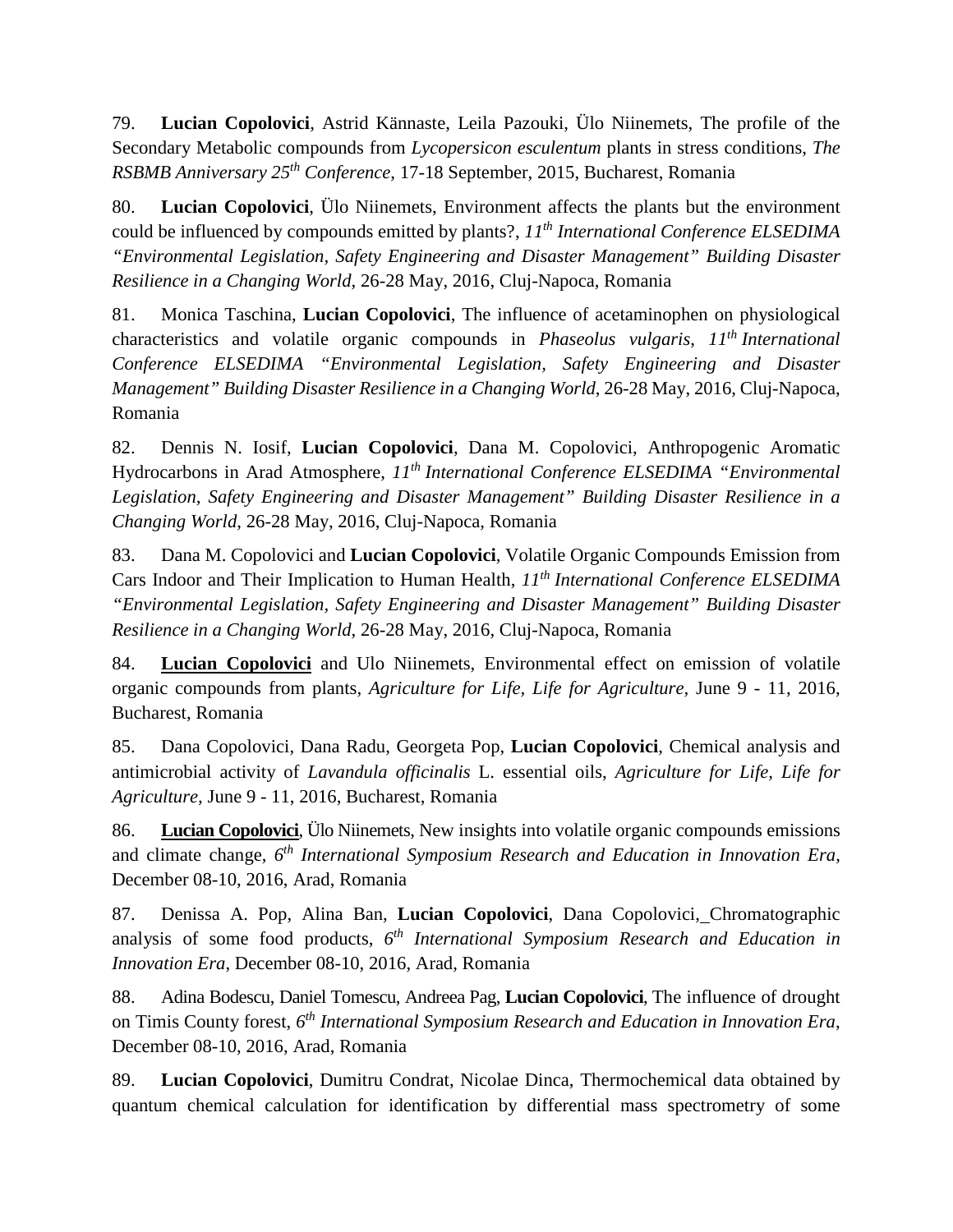biologically active compounds from lavender oil, *6th International Symposium Research and Education in Innovation Era*, December 08-10, 2016, Arad, Romania

90. Dumitru Condrat, Dana Copolovici, Lucian Copolovici, Analysis of anthocyanidins in *Crataegus monogyna* and *Rosa canina* ethanolic extracts, *6th International Symposium Research and Education in Innovation Era*, December 08-10, 2016, Arad, Romania

91. Dennis N. Iosif, Lucian Copolovici, Dana Copolovici, Determination of atmospheric pollutants in Arad city, *6th International Symposium Research and Education in Innovation Era*, December 08-10, 2016, Arad, Romania

92. **Lucian Copolovici** and Ulo Niinemets, Increasing of CO<sub>2</sub> concentration: good or bad effect on the environment? The XXXIV-th Romanian Chemistry Conference, 4 -7 octombrie, Calimanesti-Caciulata, 2016.

93. Dana M. Copolovici, Denissa A. Pop, Alina M. Ban, **Lucian Copolovici**, Chemical analysis of italian and portuguese cheese, The XXXIV-th Romanian Chemistry Conference, 4 -7 octombrie, Calimanesti-Caciulata, 2016.

94. **Lucian Copolovici**, Ioana Faur, Adelina Ban, Dana Copolovici, The influence of the acidic rain chemical composition on volatile organic compounds emission and photosynthetic parameters of the *Phaseolus vulgaris L.* plants, International U.A.B. – B.E.N.A. Conference Environmental Engineering and Sustainable Development, Alba Iulia, Romania, May 25-27th, 2017.

95. Dana Copolovici, Denissa A. Pop, Alina M. Ban, **Lucian Copolovici**, Variation of the chemical composition of diverse types of cheese, International U.A.B. – B.E.N.A. Conference Environmental Engineering and Sustainable Development, Alba Iulia, Romania, May 25-27th, 2017.

96. Cristian Moisa, Lucian Copolovici, Georgeta Pop, Dana Copolovici, An overview of the chemical composition and biological activity of volatile oil obtained from *Satureja montana* L., International U.A.B. – B.E.N.A. Conference Environmental Engineering and Sustainable Development, Alba Iulia, Romania, May 25-27th, 2017.

97. Andreea I. Lupitu, **Lucian Copolovici**, Georgeta Pop, Dana Copolovici, Chromatographic analyses of essential oils obtained from different plant species cultivated in Romania", 10th Edition of New Trends and Strategies in the Chemistry of advanced materials in biological systems, technique and environmental protection, 8-9 June 2017, Timişoara, Romania

98. **Lucian Copolovici**, Ioana Faur, Adelina Ban, Dana Copolovici, The influence of simulated acidic rain on plants volatile organic compounds emission and photosynthetic parameters, *Agriculture for Life, Life for Agriculture,* June 8 - 10, 2017, Bucharest, Romania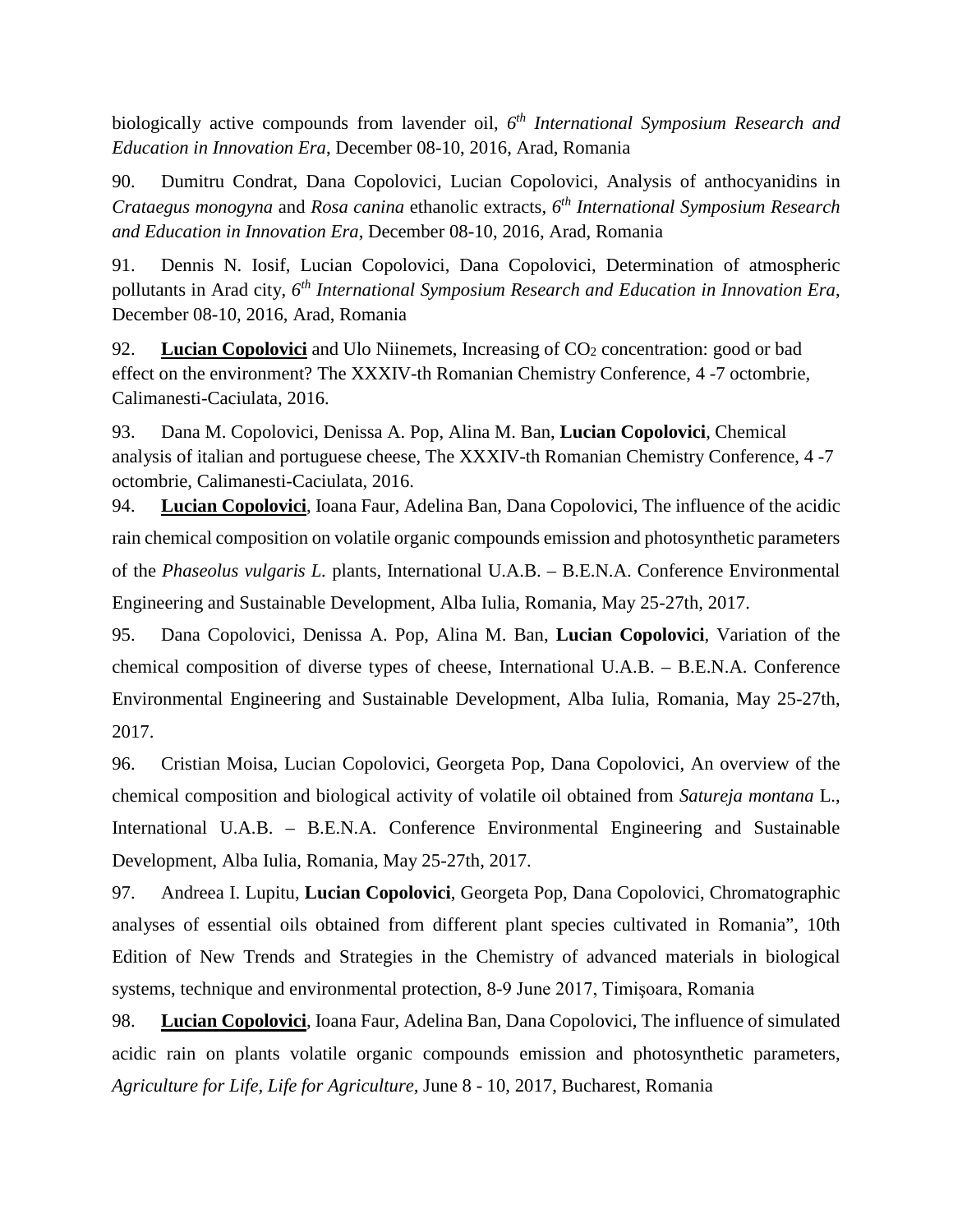99. Monica Taschina, Daniela Timis, **Lucian Copolovici**, Dana Copolovici, The influence of antipyretic drugs on physiological parameters and volatile organic compounds emission from plants, *Agriculture for Life, Life for Agriculture,* June 8 - 10, 2017, Bucharest, Romania

100. Cristian Moisa, **Lucian Copolovici**, Georgeta Pop, Dana Copolovici, Dry and fresh herba of *Satureja Montana* L.: a comparative study regarding chemical composition and antioxidant capacity of volatile oils, *Agriculture for Life, Life for Agriculture,* June 8 - 10, 2017, Bucharest, Romania

101. Dennis N. Iosif, **Lucian Copolovici**, Dana M. Copolovici, Determination of BTEX in urban area of Arad, Romania, *Agriculture for Life, Life for Agriculture,* June 8 - 10, 2017, Bucharest, Romania

102. Dana M. Copolovici, Daniana E. Vasiliu, **Lucian Copolovici**, Determination of chemical composition of some Romanian sausages, *Agriculture for Life, Life for Agriculture,* June 8 - 10, 2017, Bucharest, Romania

103. **Lucian Copolovici**, Ioana Faur, Adelina Ban, Dana Copolovici, The influence of acidic rain pH and composition of plants secondary metabolites, The 16<sup>th</sup> International Symposium" Prospects for the 3rd Millennium Agriculture, 28th– 30th September 2017, Cluj-Napoca, Romania

104. Anca Mot, Andreea Lupitu, **Lucian Copolovici**, Dana Copolovici, Composition, antioxidant and total phenolic content analisys of extracts obtained from (*Tanacetum vulgare L*.) cultivated in Romania, The 16<sup>th</sup> International Symposium" Prospects for the 3rd Millennium Agriculture, 28th– 30th September 2017, Cluj-Napoca, Romania

105. D.M. Copolovici, L. Lazăr, D.A Pop, A.M. Ban and **L. Copolovici**, Chemical composition of semi-soft, semi-hard and hard types of cheeses, The 16th International Symposium "Prospects for the 3rd Millennium Agriculture", Cluj-Napoca, Romania, 28– 30 Sept. 2017 (prezentare orală). 106. Adina Bodescu, **Lucian Copolovici**, Monitoring of particulate matter (PM10) concentrations in the Western part of Romania, *7th International Symposium Research and Education in Innovation Era*, May 17-19, 2018, Arad, Romania

107. Corina Popitanu, Dennis N. Iosif, Lucian Copolovici, Dana Copolovici, "Baking" pollutants in atmosphere identified nearby us, *7th International Symposium Research and Education in Innovation Era*, May 17-19, 2018, Arad, Romania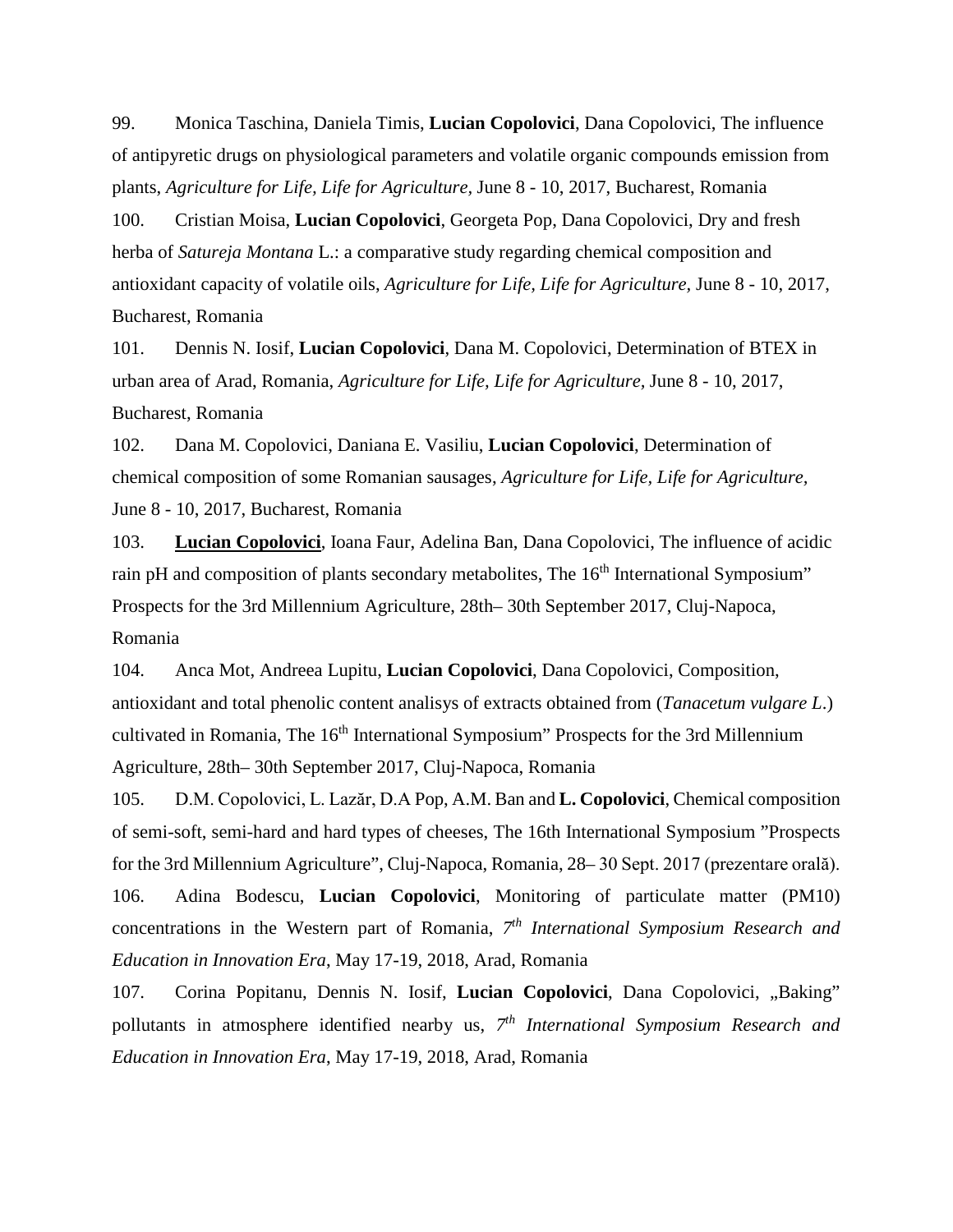108. **Lucian Copolovici**, Dumitru Condrat, Nicolae Dinca, Calculated thermo-chemical data for discrimination by differential mass spectrometry of some  $C_{10}H_{18}O$  isomers from lavender oil, *7th International Symposium Research and Education in Innovation Era*, May 17-19, 2018, Arad, Romania

109. Monica Taschina, Dana Copolovici, **Lucian Copolovici**, The influence of ketoprofen on *Phaseolus vulgaris* L. plants, *7th International Symposium Research and Education in Innovation Era*, May 17-19, 2018, Arad, Romania

110. Andreea Lupitu, Cristian Moisa, Dana Copolovici, **Lucian Copolovici**, Determination of phenolic compounds by UHPLC from different plant sources, *7th International Symposium Research and Education in Innovation Era*, May 17-19, 2018, Arad, Romania

111. Andreea Lupitu, Cristian Moisa, Dana Copolovici, **Lucian Copolovici**, Secondary metabolites from medicinal and aromatic plants – diversity and applications, *7th International Symposium Research and Education in Innovation Era*, May 17-19, 2018, Arad, Romania

112. Radu Sumalan, Sorin Ciulca, Sorina Popescu, Florin Bodnarescu, Renata Sumalan, **Lucian Copolovici**, Romanian tomatoes local landraces- valuable food sources for a changing future, *7th International Symposium Research and Education in Innovation Era*, May 17-19, 2018, Arad, Romania

113. Adriana Csakvari, Andreea Lupitu, **Lucian Copolovici**, Dana Copolovici, Chemical profiles of different plant extracts determined by chromatographic methods, *7th International Symposium Research and Education in Innovation Era*, May 17-19, 2018, Arad, Romania

114. **Lucian Copolovici**, Dana Copolovici, Andreea Lupitu, Volatile organic compounds emission from plants under climate change pression, *7th International Symposium Research and Education in Innovation Era*, May 17-19, 2018, Arad, Romania

115. **Lucian Copolovici**, Dana Copolovici, The influence of climate change on volatile organic compounds emission from plants, *Agriculture for Life, Life for Agriculture*, June 9 - 11, 2018, Bucharest, Romania

116. Dana Copolovici, Loredana Lazar, Denissa Pop, Alina Ban, **Lucian Copolovici**, Profiles of fatty acids and volatile compounds evaluated from different types of cheeses, *Agriculture for Life, Life for Agriculture*, June 9 - 11, 2018, Bucharest, Romania

117. Andreea Lupitu, Daniel Tomescu, Claudia Anca Mot, Cristian Moisa, Dana Maria Copolovici, **Lucian Copolovici**, Variation in phenolic content and antioxidant activity of different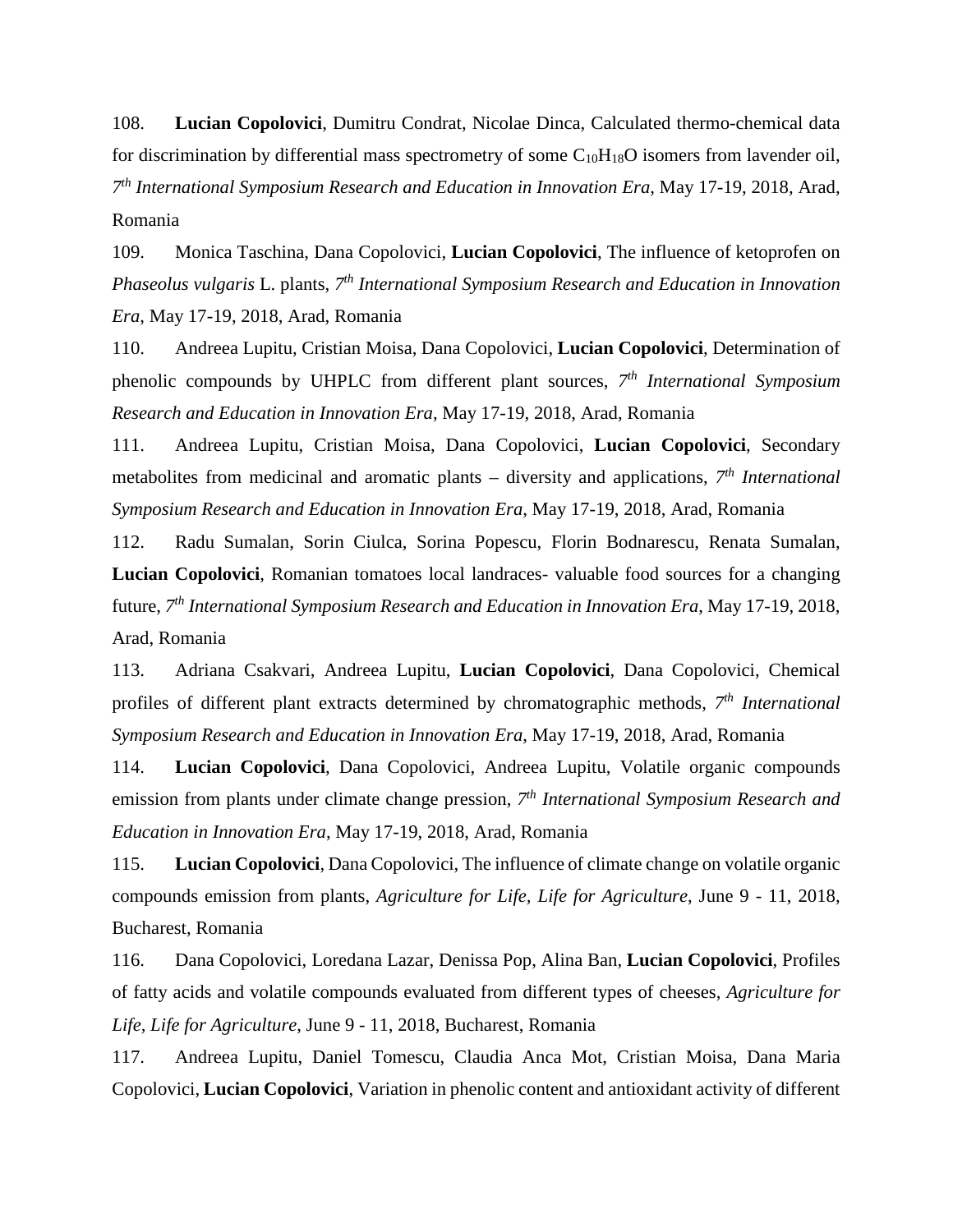plant parts of *Primula veris*, *Agriculture for Life, Life for Agriculture*, June 9 - 11, 2018, Bucharest, Romania (Best poster award).

118. Cristian Moisa, **Lucian Copolovici**, Andreea Lupitu, Georgeta Pop, Virgiliu Ciutina, Dana Maria Copolovici, Essential oil composition, total phenolic content, and antioxidant activity - determined from leaves, flowers and stems of *Origanum vulgare* L. var. *aureum*, *Agriculture for Life, Life for Agriculture*, June 9 - 11, 2018, Bucharest, Romania (Best poster award).

119. Dana Copolovici, Andreea Lupitu, Cristian Moisa, Nicoleta Mihoc, **Lucian Copolovici**, Chemical characterization, biological activity, and applications of essential oils, *11th Edition of New Trends and Strategies in the Chemistry of advanced materials in biological systems, technique and environmental protection*, Timişoara, Romania, 28-29 Iunie 2018.

120. **Lucian Copolovici**, Dana Copolovici, Andreea Lupitu, Georgeta Pop, Cristian Moisa, The versatility components of essential oils, *The Annual International Conference of the RSBMB*, 5-7 Sept., 2018, Bucuresti, Romania.

121. Cristian Moisa, Andreea I. Lupitu, Dana Maria Copolovici, **Lucian Copolovici**, The influence of phenological stages on the secondary metabolites from thyme and oregano, *The 17th International Symposium Prospects for 3<sup>rd</sup> Millennium Agriculture*,  $27<sup>th</sup> - 29<sup>th</sup>$  September, 2018, Cluj-Napoca, Romania.

122. **Lucian Copolovici**, Dana Copolovici, Andreea Lupitu, Cristian Moisa, Volatile organic compounds emission from plants under different abiotic stresses, *The 17th International Symposium Prospects for 3<sup>rd</sup> Millennium Agriculture*,  $27<sup>th</sup> - 29<sup>th</sup>$  September, 2018, Cluj-Napoca, Romania.

123. Dana Maria Copolovici, Dorina Chambre, Diana Nicoleta Raba, Ionela Alina Ciurel, Camelia Moldovan, **Lucian Octav Copolovici**, Studies regarding the composition and thermooxidative stability of the oil extracted from arabica coffee beans at different temperatures, *The 17th International Symposium Prospects for 3rd Millennium Agriculture*, 27th – 29th September, 2018, Cluj-Napoca, Romania.

124. Andreea I. Lupitu, Cristi Moisa, Dana Maria Copolovici, **Lucian Copolovici**, Fatty acids composition of different cold pressed oils, *The 17th International Symposium Prospects for 3rd Millennium Agriculture*,  $27<sup>th</sup> - 29<sup>th</sup>$  September, 2018, Cluj-Napoca, Romania.

125. Ocsana Opriş, Maria Soran, Ildikó Lung, Alexandra Ciorîţă, **Lucian Copolovici**, Changes in foliage photosynthetic characteristics and structure of autochthonous vegetables upon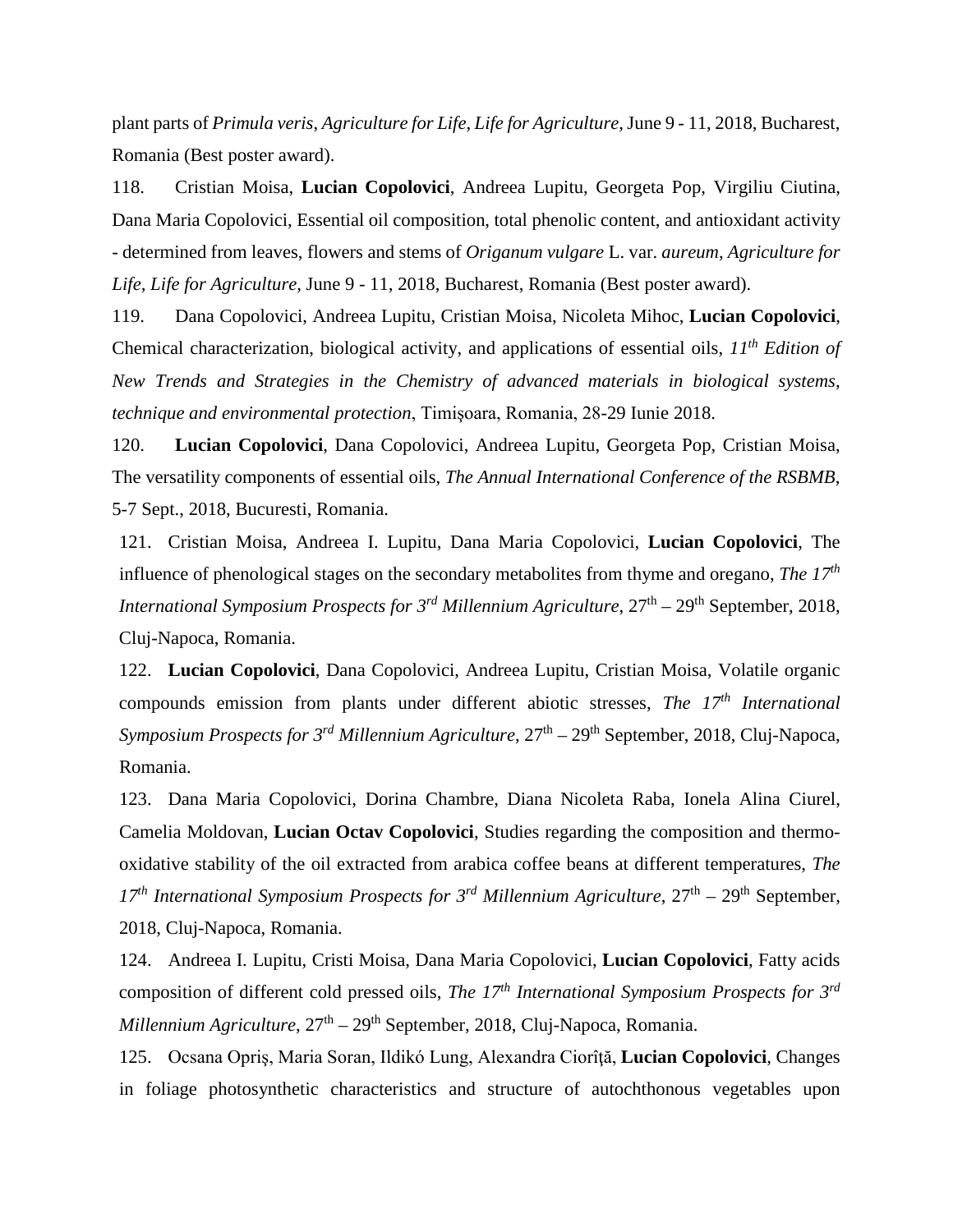nonsteroidal antiinflammatory drugs exposure, *The 17th International Symposium Prospects for 3rd Millennium Agriculture*, 27th – 29th September, 2018, Cluj-Napoca, Romania.

126. Ocsana Opriş, Maria Soran, Ildikó Lung, Alexandra Ciorîţă, **Lucian Copolovici**, The influence of nonsteroidal anti-inflammatory drugs on photosynthesis and leaf anatomy of *Atriplex patula L*., *The 17th International Symposium Prospects for 3rd Millennium Agriculture*, 27th – 29th September, 2018, Cluj-Napoca, Romania.

127. Raluca Miclea, Florina Copaciu, **Lucian Copolovici**, Andrea Bunea, Dănuţ Mănuţiu, The effects of some ecological substances for the control of the grey mold in tomato cultures, *The 17th International Symposium Prospects for 3<sup>rd</sup> Millennium Agriculture*,  $27<sup>th</sup> - 29<sup>th</sup>$  September, 2018, Cluj-Napoca, Romania.

128. Dana Copolovici, Cristian Moisa, Andreea Pag, Smeurica Schitea, Nicoleta Mihoc, **Lucian Copolovici**, Essential oils and their applications, *A XXXV-A Conferinta Nationala de Chimie,* 2- 5 Octombrie 2018, Calimanesti-Caciulata, Romania.

129. **Lucian Copolovici**, Andreea Pag, Monica Taschina, Cristian Moisa, Dana Copolovici, The effects of different pollutants on plants and ecosystems, *A XXXV-A Conferinta Nationala de Chimie,* 2-5 Octombrie 2018, Calimanesti-Caciulata, Romania.

130. Andreea Lupitu, Cristi Moisa, Dana Maria Copolovici, **Lucian Copolovici**, Determination of fatty acids contents from different cold pressed oils, *A XXXV-A Conferinta Nationala de Chimie,* 2-5 Octombrie 2018, Calimanesti-Caciulata, Romania.

131. Cristian Moisa, **Lucian Copolovici**, Georgeta Pop, Andreea Pag, Dana Copolovici, Changes in the chemical composition of some essential oils from lamiaceae family during different phenologial stages, *A XXXV-A Conferinta Nationala de Chimie,* 2-5 Octombrie 2018, Calimanesti-Caciulata, Romania.

132. Madalina Tudorache, Sabina Ion, Cristina Opris, Bogdan Cojocaru, Irina Zgura, Aurelian C. Galca, Adina Bodescu, **Lucian Copolovici**, Madalin Enache, Gabriel-Mihai Maria, Vasile Parvulescu, Enzyme one-pot system for the construction of artificial lignin-based composites, *The 8th Tokyo Conference on Advanced Catalytic Science and Technology* (TOCAT8), August 5-10, 2018, Yokohama, Japan.

133. **Lucian Copolovici**, Andreea Lupitu, Cristi Moisa, Dana Maria Copolovici, Biogenic Volatile Organic Compounds Measurement Techniques - from Leaf to Canopy Level, *4th*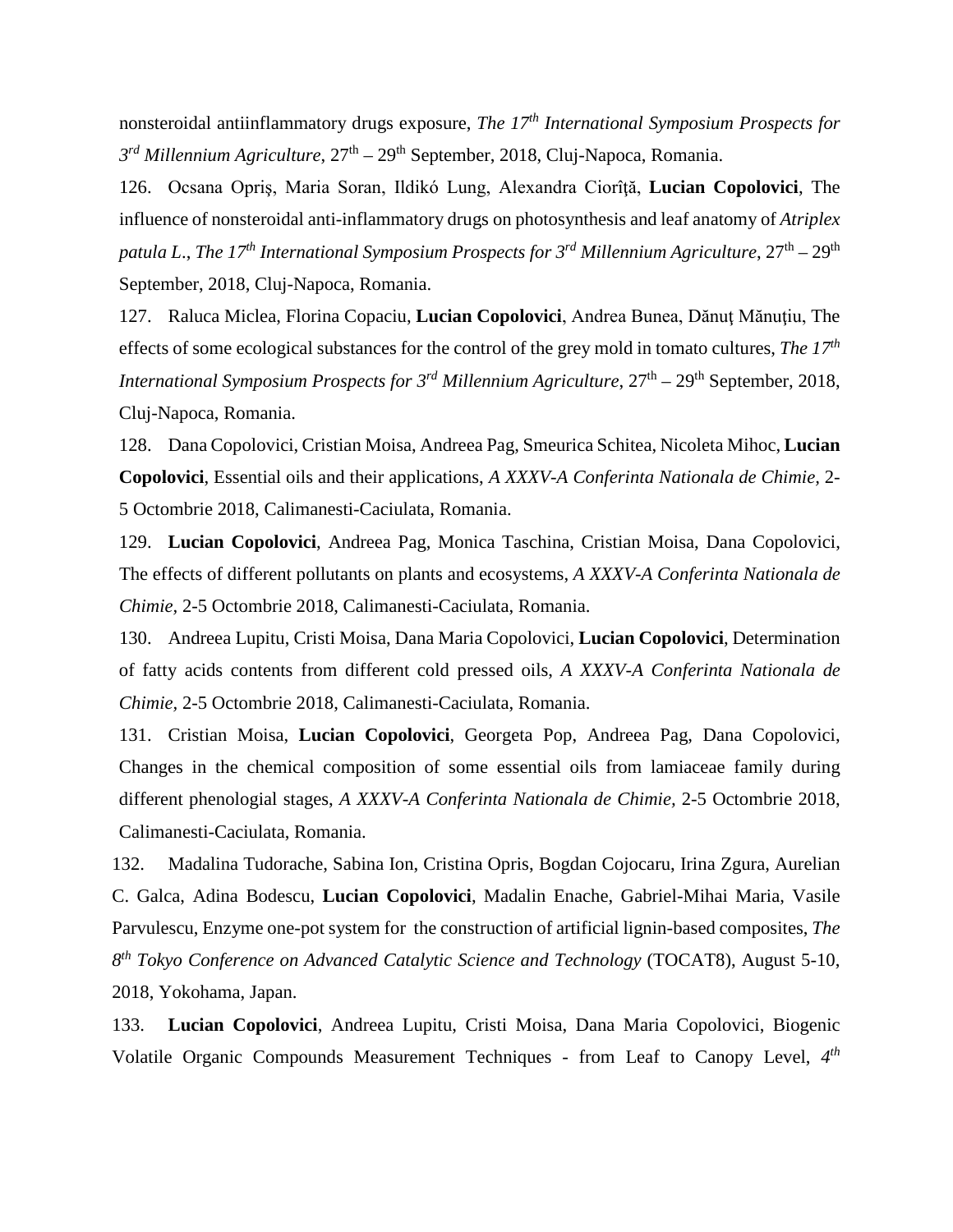*International Conference on Chemical Engineering*, 31 October – 02 November 2018, Iași, Romania.

134. Dana Maria Copolovici, Dennis Iosif, Corina Popintanu, **Lucian Copolovici**, Investigating the Air Quality We Breath in Romania, *4th International Conference on Chemical Engineering*, 31 October – 02 November 2018, Iași, Romania.

135. Roxana Cojocariu, Radu Lefter, Alin Ciobica, Dana Copolovici, **Lucian Copolovici**, Simona Copaci, Stefana Jurcoane, Preliminary data on some facilitatory effects of Camelina extracts on two different mice model of irritable bowel syndrome on mice, *Conferinţa ştiinţifică a academiei oamenilor de ştiinţă din România*, Bucureşti, Romania, 4-6 April 2019

136. Dana Copolovici, Andreea Lupitu, Cristian Moisa, Dana Mot, Silvia Mot, Adina Maria Bodescu, **Lucian Copolovici**, Essential Oils: Background and Uses, *8th International Symposium Research and Education in Innovation Era*, May 23-25, 2019, Arad, Romania

137. Florentina-Daniela Munteanu, Simona Gavrilaș, **Lucian Copolovici**, Andrea-Raluca Sărsan, Dana-Maria Copolovici, New And Traditional Methods Used for Keratin Extraction from Wool Fibers, *8th International Symposium Research and Education in Innovation Era*, May 23- 25, 2019, Arad, Romania

138. **Lucian Copolovici**, Florentina Munteanu, Cristian Moisa, Dana Copolovici, Volatile Organic Compounds Emission - An Innovative Tool for Plants Stress and Food Characterization, *8th International Symposium Research and Education in Innovation Era*, May 23-25, 2019, Arad, Romania

139. Simona Gavrilaș, Andrea-Raluca Sărsan, Mihaela Dochia, **Lucian Copolovici**, Dana-Maria Copolovici, Loredana-Nicoleta Lazăr, Florentina-Daniela Munteanu, Natural Dyes Extracted From Food By-Products With Applications for Natural Fiber Dyeing, *8th International Symposium Research and Education in Innovation Era*, May 23-25, 2019, Arad, Romania

140. Loredana Lazăr, **Lucian Copolovici**, Influence of Drought Stress on Pea Plants (*Pisum Sativum L.*), *8th International Symposium Research and Education in Innovation Era*, May 23-25, 2019, Arad, Romania

141. Cristian Moisa, **Lucian Copolovici**, Georgeta Pop, Andreea Pag, Zina Moisa, Dana Copolovici, The Phenological Stages Influnece Against the Chemical Composition of Some Essential Oils Belonging to the Lamiaceae Family, *8th International Symposium Research and Education in Innovation Era*, May 23-25, 2019, Arad, Romania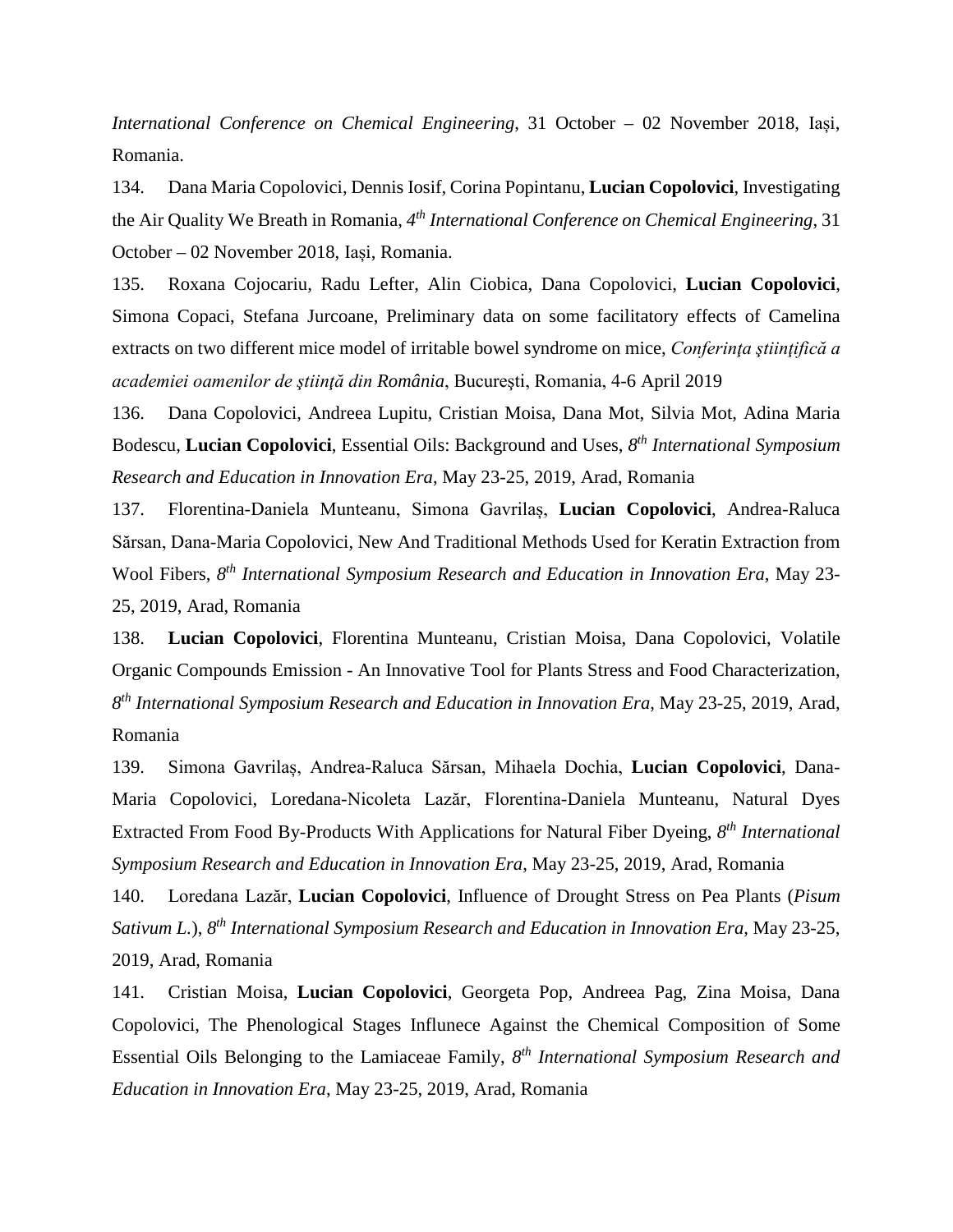142. Andreea Lupitu, Cristian Moisă, Adrian Riviș, Dana Copolovici, **Lucian Copolovici**, Plant Extracts For Human Health, *8th International Symposium Research and Education in Innovation Era*, May 23-25, 2019, Arad, Romania

143. Claudia Mureșan, Sergiu Palcu, Monica Lungu, Virgil Ciutină, **Lucian Copolovici**, Florentina-Daniela Munteanu, Optimisation of The Fermentation And Distillation Processes for the Production of High Quality Plums Spirits, *8th International Symposium Research and Education in Innovation Era*, May 23-25, 2019, Arad, Romania

144. Cristian Moisă, Andreea Lupitu, **Lucian Copolovici**, Dana Copolovici, Loredana Lazăr, Essential Oils and Phenolic Compounds, Bio-Sources and Their Applications, *2nd ICGEB Workshop "Modern Biotechnological Advances for Human Health – BAHH*, May 28-31, 2019, Bucharest, Romania

145. **Lucian Copolovici**, Cristian Moisă, Andreea Lupitu, Dana Copolovici, The Implication of Plant Extracts in Human Health, *2nd ICGEB Workshop "Modern Biotechnological Advances for Human Health – BAHH*, May 28-31, 2019, Bucharest, Romania

146. Florentina-Daniela Munteanu, **Lucian Copolovici**, Simona Gavrilaș, Andrea-Raluca Sărsan, Loredana-Nicoleta Lazăr, Cristian Moisa, Dorina Chambre, Dana-Maria Copolovici, New approaches for keratin extraction from sheep's wool, *2nd ICGEB Workshop "Modern Biotechnological Advances for Human Health – BAHH*, May 28-31, 2019, Bucharest, Romania

147. **Lucian Copolovici**, Cristian Moisa, Andreea Lupitu, Dana Copolovici, The Influence Of Drought And Flooding Induced By Climate Changes On Plants Development, *Agriculture for Life, Life for Agriculture*, June 6 - 8, 2019, Bucharest, Romania

148. Ramona Lile, **Lucian Copolovici**, Claudia Mureşan, Sergiu Palcu, Monica Lungu, Andreea Lupitu, Cristian Moisa, Dana Copolovici, New Method For Brandy Distillation From Different Fruits, *Agriculture for Life, Life for Agriculture*, June 6 - 8, 2019, Bucharest, Romania

149. Cristian Moisa, **Lucian Copolovici**, Andreea Lupitu, Dana Copolovici, Influnece of Phenological Stages on The Chemical Composition of Several Essential Oils Belonging to the *Lamiaceae* Family *Agriculture for Life, Life for Agriculture*, June 6 - 8, 2019, Bucharest, Romania 150. Dana Copolovici, Cristian Moisa, Andreea Lupitu, Smeurica Schitea, Dana Mot, Silvia Mot, **Lucian Copolovici**, Composition And Properties Of Some Essential Oils Obtained In Romania, *Agriculture for Life, Life for Agriculture*, June 6 - 8, 2019, Bucharest, Romania.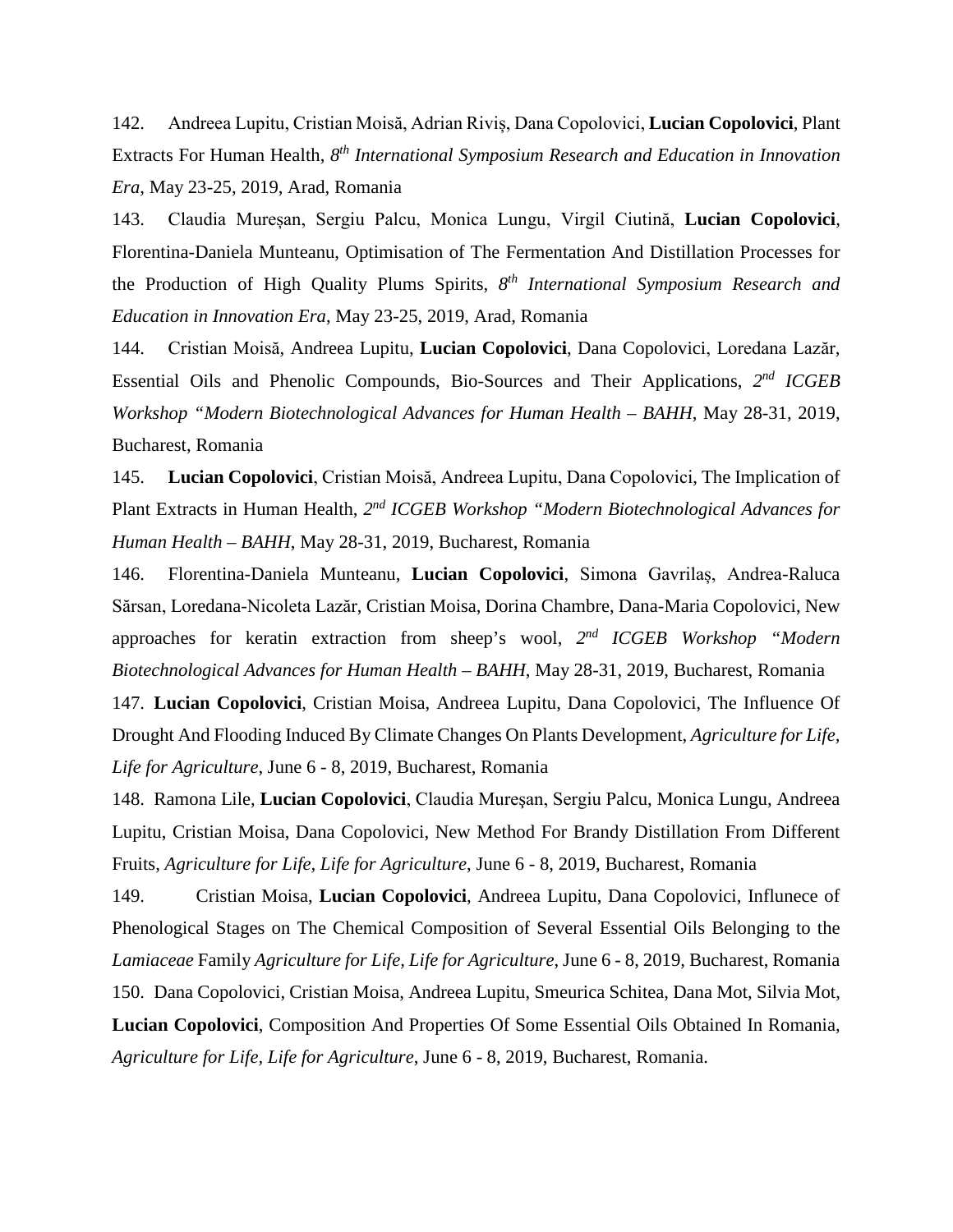151. Ocsana Opriş, Maria-Loredana Soran, Ildikó Lung, Alexandra Ciorîţă, **Lucian Copolovici**, Effects of non-steroidal anti-inflammatory drugs on the ultrastructure and composition of autochthonous vegetables. *4th Edition of Global Conference on Plant Science and Molecular Biology*, 19-21 septembrie, 2019, Londra, Marea Britanie.

152. Daniela Ilie, Elena Daniela Anton, Rodica Tatia, Dana Maria Copolovici, Florentina Munteanu, **Lucian Copolovici**, Oana Craciunescu, Antioxidant and radioprotective activity of polyphenolic extracts of vegetable peels*, 21st Romanian International Conference on Chemistry and Chemical Engineering*, Constanta, Romania, 4-7 Sept, **2019**

153. Ocsana Opriş, Alexandra Ciorîţă, Maria-Loredana Soran, Ildikó Lung, **Lucian Copolovici**, Changes in composition and ultrastructure of green leafy vegetables after exposure to non-steroidal anti-inflammatory drugs, *12th International Conference Processes in Isotopes and Molecules*, 25- 27 septembrie 2019, Cluj-Napoca, România.

154. Ocsana Opriş, Ildikó Lung, Maria L. Soran, Alexandra Ciorîţă, **Lucian Copolovici**, The influence of ibuprofen, diclofenac and naproxen on composition and ultrastructural characteristics of *Atriplex patula* and *Spinacia oleracea*. *ICABBBE 2019: 13th International Conference on Agricultural, Biotechnology, Biological and Biosystems Engineering*, 21-22 octombrie, 2019, Atena, Grecia.

155. Cristian Moisa, Andreea I. Lupitu, Dana Maria Copolovici, **Lucian Copolovici**, Aromatic plants - bio-sources of essential oils and phenolic compounds, *The 18th International "Life Sciences for sustainable development"* 26th– 28th September, 2019, Cluj-Napoca, Romania, (poster presentation).

156. Florentina-Daniela Munteanu, Simona Gavrilas, Raluca Sarsan, Loredana Lazar, Cristian Moisa, Dorina Chambre, Dana Maria Copolovici, **Lucian Copolovici**, Extraction method for keratin from sheep's wool, *The 18th International "Life Sciences for sustainable development"* 26th– 28th September, 2019, Cluj-Napoca, Romania, (poster presentation).

157. Andreea I. Lupitu, Ramona Lile, Cristian Moisa, Dana Maria Copolovici, Virgiliu Ciutina, Adrian Rivis, **Lucian Copolovici**, Analysis of grape-based spirits macerated with aromatic plants, *The 18th International "Life Sciences for sustainable development"* 26th– 28th September, 2019, Cluj-Napoca, Romania, (poster presentation).

158. **Lucian Copolovici**, Andreea Lupitu, Cristian Moisă, Dana Copolovici, Volatile organic compounds: from plants signalling to food fragrance, *The 18th International "Life Sciences for*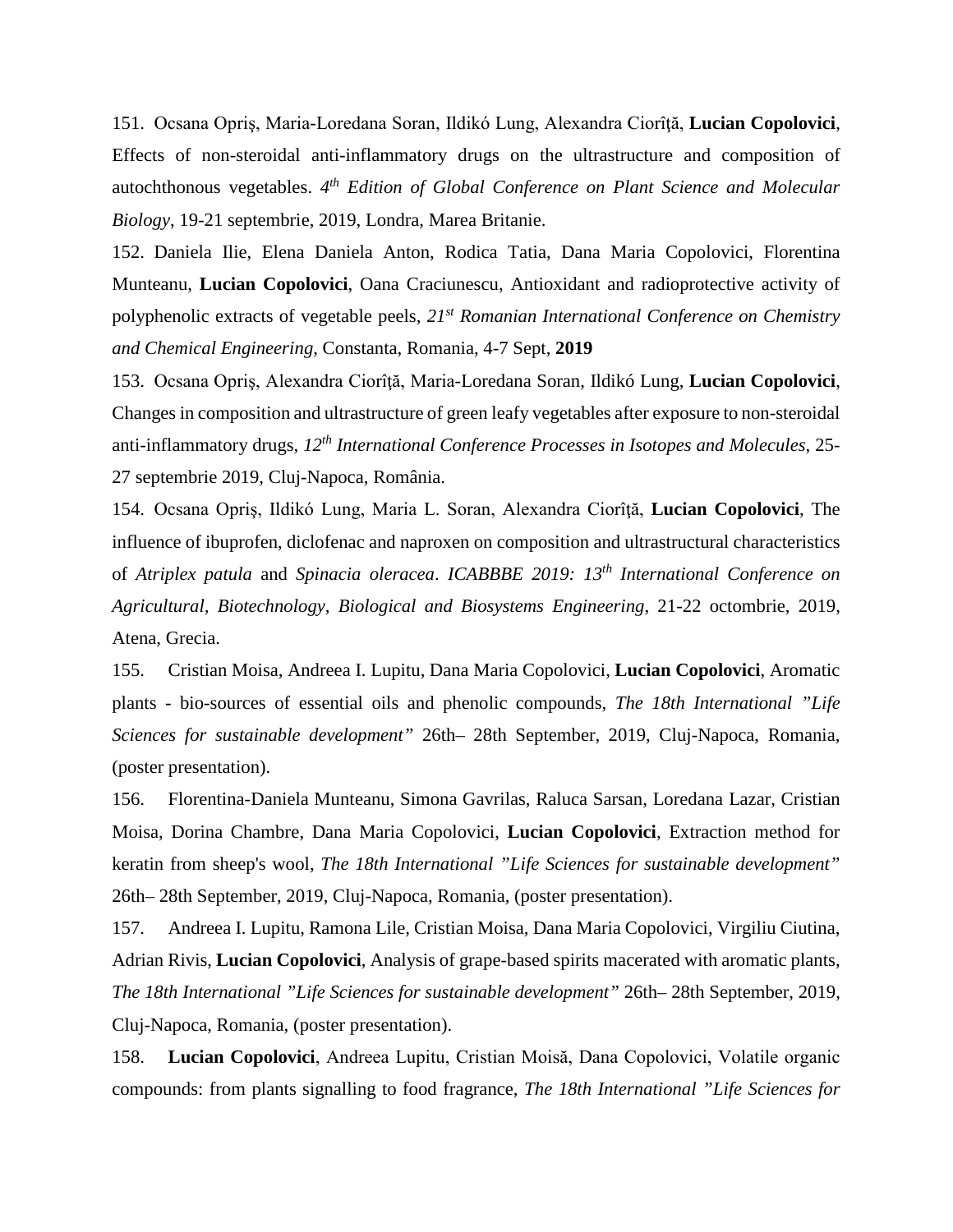*sustainable development"* 26th– 28th September, 2019, Cluj-Napoca, Romania, (oral presentation).

159. Dana Copolovici, Ioana Moldovan, Iulia Timofte, Carmen Popa, Andreea Lupitu, Cristian Moisă, Dorina Chambre, Marilena Maereanu, **Lucian Copolovici**, Exploring the phisico-chemical properties and antioxidant activity of fish by-products, *The 18th International "Life Sciences for sustainable development"* 26th– 28th September, 2019, Cluj-Napoca, Romania, (oral presentation).

160. Cristian Moisa, Florentina Munteanu, Dana Copolovici, Florin Oancea, **Lucian Copolovici**, The protective role of mushroom extracts against plants cold stress, *The V<sup>th</sup> Edition of New Trends in Environmental and Materials Engineering*, 23th – 25<sup>th</sup> October 2019, Galati, Romania.

161. Dana Copolovici, Corina Popitanu, Dennis Iosif, Andreea Lupitu, Cristian Moisa, Florentina Munteanu, **Lucian Copolovici**, Volatile organic compounds in urban atmosphere of Arad, Romania; *The Vth Edition of New Trends in Environmental and Materials Engineering*, 23th  $-25<sup>th</sup>$  October 2019, Galati, Romania.

162. Dana Copolovici, Adriana Csakvari, Leonard Olariu, Cristian Moisa, Andreea Lupitu, Georgeta Pop, Dorina Chambre, **Lucian Copolovici**, Green synthesis of metal nanoparticles; *The XIIth edition Environment & Progress*, 15 November 2019, Cluj Napoca, Romania.

163. **Lucian Copolovici**, Cristian Moisa, Andreea Lupitu, Gratiana Buda, Iuliana Patrui, Dana Copolovici, Effects of climate changes on plants secondary metabolites; *The XII<sup>th</sup> edition Environment & Progress*, 15 November 2019, Cluj Napoca, Romania.

164. Andreea Lupitu, **Lucian Copolovici**, Cristian Moisa, Dana Copolovici, Ramona Lile, The emission of particle matter and total volatile organic compounds from power stations and their impact to the environment; *The XII<sup>th</sup> edition Environment & Progress*, 15 November 2019, Cluj Napoca, Romania.

165. Cristian Moisa, **Lucian Copolovici**, Andreea Lupitu, Dana Copolovici, Post-distillation waste materials – green sources of biological active compounds; *The XIIth edition Environment & Progress*, 15 November 2019, Cluj Napoca, Romania.

166. Monica Taschina, **Lucian Copolovici**, Andreea Lupitu, Cristian Moisa, Dana Copolovici, The influence of residual anti-inflamatory drugs on *Phaseolus vulgaris* L. plants; *The XIIth edition Environment & Progress*, 15 November 2019, Cluj Napoca, Romania.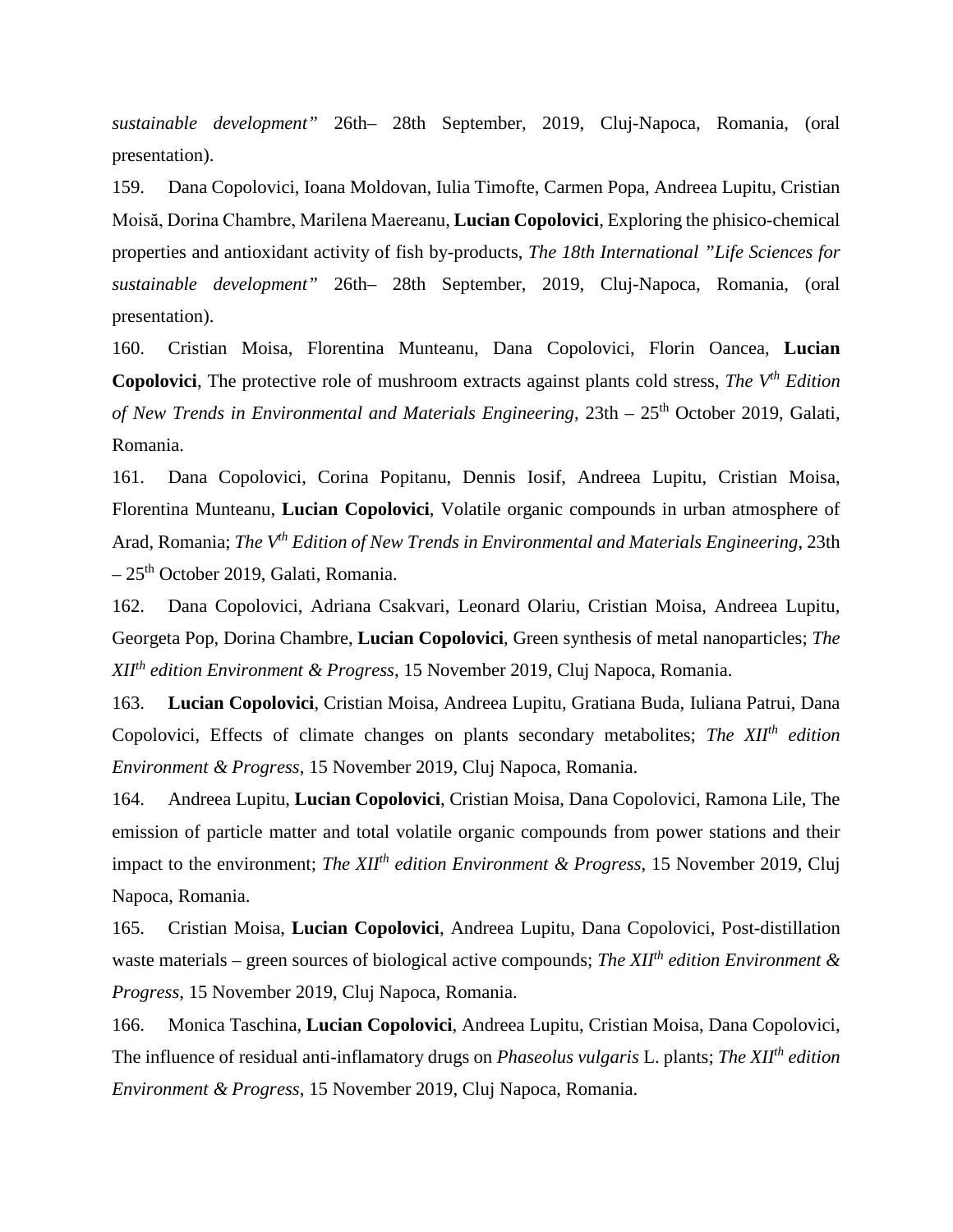167. Lucian Copolovici, Andreea Lupitu, Cristian Moisa, Dana Copolovici, The volatile organic compounds emission from plants under biotic streses, *Agriculture for Life, Life for Agriculture*, June 4-6, 2020, Bucharest, Romania

168. Ramona Lile, Claudia Mureşan, Sergiu Palcu, Claudiu Ursachi, Florentina Munteanu, Dana Copolovici, Monica Lungu, Andreea Lupitu, Cristian Moisa, Lucian Copolovici, New traditional meat products with added value, *Agriculture for Life, Life for Agriculture*, June 4-6, 2020, Bucharest, Romania

169. Dana Copolovici, Cristian Moisa, Andreea Lupitu, Lucian Copolovici, Fish protein hydrolysates: production and applications, *Agriculture for Life, Life for Agriculture*, June 4-6, 2020, Bucharest, Romania

170. Cristian Moisa, Dana Copolovici, Andreea Lupitu, Lucian Copolovici, Functional berry lavender gummy bears rich in phenolic compounds with low sugar content, *Agriculture for Life, Life for Agriculture*, June 4-6, 2020, Bucharest, Romania

171. Silvia Elena Lavinia Moț, Andreea Lupitu, Cristian Moisa, Daniela Moț, Adina Maria Bodescu, Dorina Chambre, Smeurica Schitea, Lucian Copolovici, Dana Maria Copolovici, Chemical analyses and potential applications of plant extracts, *Agriculture for Life, Life for Agriculture*, June 4-6, 2020, Bucharest, Romania

172. Monica Taschina, Dana Copolovici, Andreea Lupitu, Cristian Moisa, Lucian Copolovici, The influence of paracetamol metabolites to plants development, *Agriculture for Life, Life for Agriculture*, June 4-6, 2020, Bucharest, Romania

173. Lucian Copolovici, Corina Popitanu, Cristian Moisa, Andreea Lupitu, Dana Copolovici, The influence of biotics stress on plants metabolites, *The 19th International "Life Sciences for sustainable development"* 24th– 25th September, 2020, Cluj-Napoca, Romania

174. Cristian Moisa, Andreea Lupitu, Dana Copolovici, Lucian Copolovici, The effect of light intensity on the accumulation of secondary metabolites for several medicinal and aromatic plants, *The 19th International "Life Sciences for sustainable development"* 24th– 25th September, 2020, Cluj-Napoca, Romania

175. Dana Maria Copolovici, Adriana Csakvari, Dana G. Radu, Cristian Moisa, Georgeta Pop, Dorina Chambre, Andreea I. Lupitu, Lucian Copolovici, Green synthesis, chemical and biological properties of silver nanoparticles from *Cannabis sativa* leaf extracts, *The 19th International "Life Sciences for sustainable development"* 24th– 25th September, 2020, Cluj-Napoca, Romania